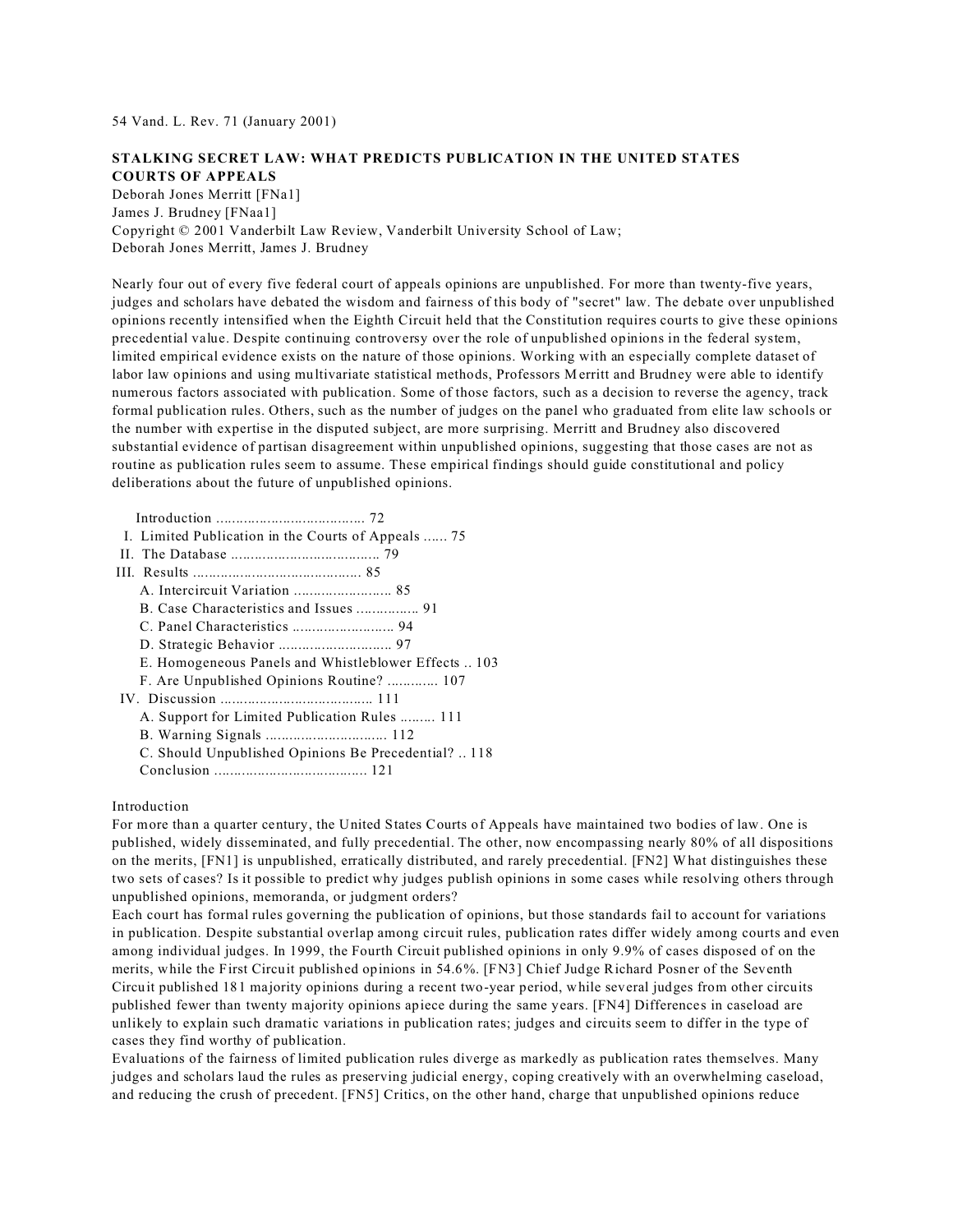judicial accountability, deprive litigants of useful precedent, and create incentives for strategic behavior by judges. [FN6] Even after twenty-five years, debate remains heated over the role of unpublished opinions in the federal system. [FN7]

That debate has become especially compelling in light of a recent decision by the Eighth Circuit, holding that Article III of the Constitution requires federal courts to give unpublished opinions precedential weight. [FN8] The Eighth Circuit's ruling does not forbid the practice of withholding some opinions from formal publication, [FN9] but it raises profound questions about the place of these opinions in our jurisprudence. While we do not explore here the constitutional issues raised by the Eighth Circuit, we report empirical results that provide important background to the debate.

In the past, the elusiveness of unpublished opinions has hampered empirical investigation of their function. Specialized services and electronic databases disseminate some unpublished decisions, but their collections are incomplete. Without a full inventory, it is difficult to explore the differences between unpublished dispositions and their published counterparts. The Administrative Office of the United States Courts collects statistics about published and unpublished dispositions in the federal courts, but those numbers conceal important differences among cases and circuits. For example, one circuit may have a low publication rate because it handles a large number of social security or habeas corpus appeals, cases frequently decided without published opinion.

Appeals from decisions of the National Labor Relations Board ("NLRB") offer a way out of this dilemma. Because the Board is a party to all such appeals and tracks the progress of each case, it is possible to obtain a complete listing of appellate decisions disposing of claims arising under the National Labor Relations Act ("NLRA"). [FN10] Moreover, decisions reviewing Board adjudications are both numerous and doctrinally coherent, enabling scholars to probe in some depth the differences in publication rates among circuits and judges.

We have compiled a database encompassing all appellate cases decided between October 1986 and November 1993 that resolve unfair labor practice claims under the NLRA. [FN11] As we discuss more fully below, a rich array of variables distinguishes published from unpublished opinions in our dataset. Some of these, such as a decision to reverse the agency, track formal publication rules. Others, such as the number of judges on a panel who graduated from elite law schools or the number of panel judges with experience representing management clients in NLRA matters, suggest departures from the rules. We also discovered substantial evidence of partisan disagreement among unpublished opinions, suggesting that those cases are not as uncontroversial as publication rules presume them to be. Understanding these diverse effects is crucial for litigants dependent upon appellate precedents, for policymakers concerned about the impact of limited publication rules, and for legal academics and social scientists who rely upon databases of published opinions to track judicial behavior.

In the first part of this Article, we briefly describe the evolution of limited publication plans in the United States Courts of Appeals. In Part II, we describe our database and the variables we constructed. Part III explores the variables distinguishing published from unpublished opinions, as well as indicia of controversy among unpublished decisions. The final section of the Article discusses the implications of these findings for lawyers, policymakers, judges, legal academics, and social scientists. In particular, we note that some of our empirical findings lend support to the Eighth Circuit's conclusion that the Constitution requires Article III courts to accord all of their decisions precedential value.

I. Limited Publication in the Courts of Appeals

In 1964, the Judicial Conference of the United States resolved that the courts of appeals should publish "only those opinions which are of general precedential value." [FN12] The courts responded to this mandate slowly; until the mid-1970s, courts of appeals continued to publish a substantial majority of their opinions. [FN13] In 1972, however, the Conference fortified its mandate by requiring each circuit to develop a publication plan. [FN14] By 1974, each of the circuits had complied with this request and the Conference had approved their plans. [FN15] The number of unpublished opinions "escalate(d) sharply" after that time. [FN16] By 1978- 79, half of federal appellate dispositions were unpublished; [FN17] the figure reached two-thirds by 1989. [FN18] Today, almost 80% of the courts' merits dispositions are unpublished. [FN19]

Each circuit maintains formal rules governing the publication of opinions. The rules attempt to limit publication to decisions that "add to the body of law" and "have value as precedent." [FN20] Beyond that core objective, the rules display considerable variety in their details. During the time period we studied, six circuits encouraged or required publication of decisions reversing the lower court or agency, while the other six were silent on this issue. [FN21] Four circuits favored publication of decisions including a dissent or concurrence, but the other eight omitted any mention of this criterion. [FN22] The rules of four circuits suggested that a single judge from the deciding panel could force publication of an opinion; [FN23] four others explicitly required a majority to publish a disposition; [FN24] and the final four did not discuss this issue. [FN25] Nine circuits enumerated criteria for making the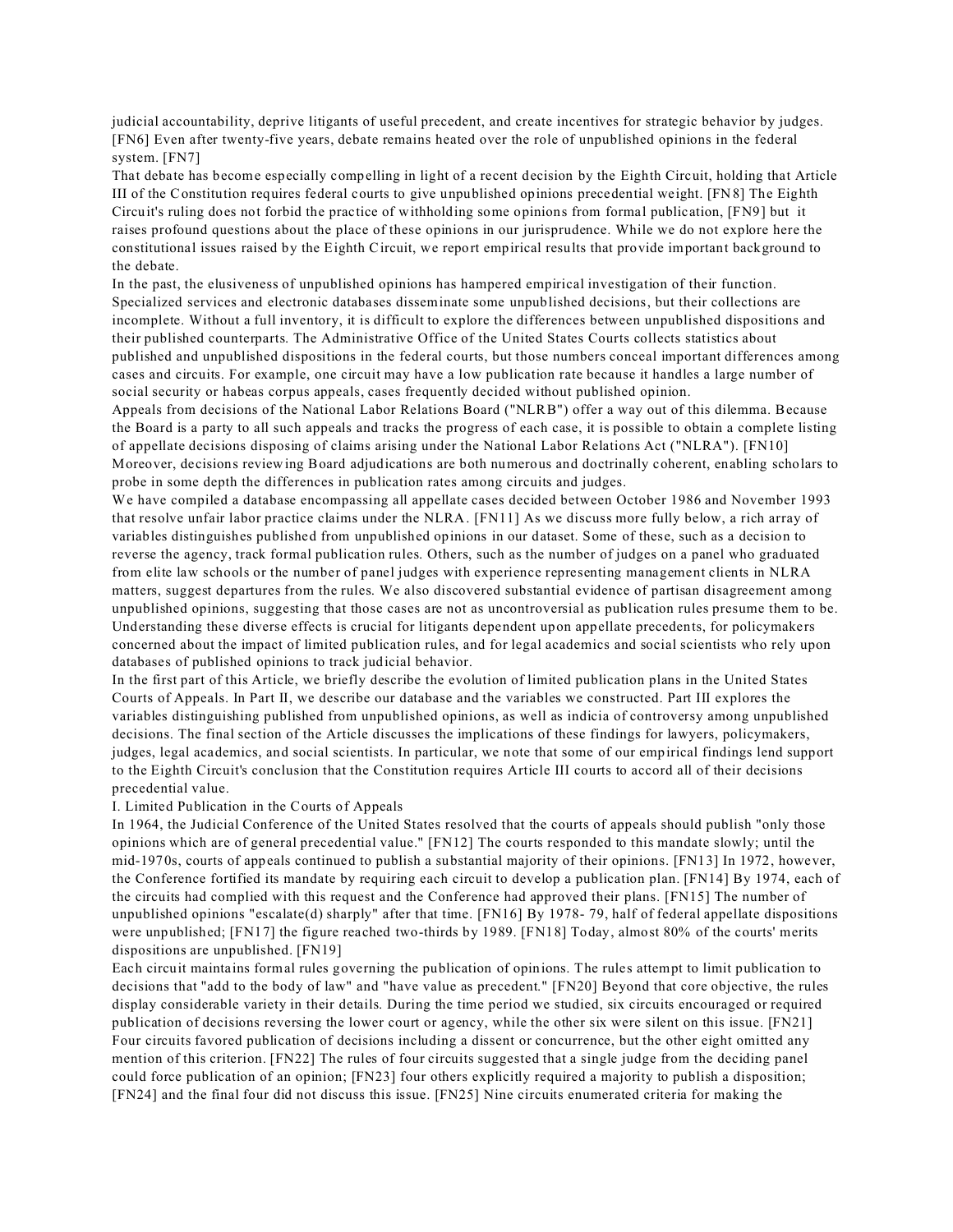publication decision beyond the ones already mentioned here, [FN26] while two omitted any additional criteria. [FN27] The Tenth Circuit enumerated additional criteria during the first part of the period we studied, but dropped those criteria after January 1, 1989. [FN28]

Perhaps the most marked formal difference among the circuits lay in their rules governing citation of unpublished opinions. Throughout the period we studied, six of the circuits prohibited citation of unpublished dispositions except to establish res judicata, law of the case, or similar points. [FN29] Four other circuits permitted citation of unpublished opinions, although their rules attempted to discourage that practice. [FN30] The Tenth Circuit vacillated, allowing citation during the initial years of our study, but prohibiting citation after January 1, 1989. [FN31] The Third Circuit had no rule governing citation of unpublished dispositions during the years we studied, but circuit practice regarded these dispositions as lacking precedential value. [FN32]

Behind these formal rules stands a thicket of circuit practices that may affect publication rates. Many circuits use staff clerks to prepare memoranda disposing of certain cases; those memoranda are less likely to be published than opinions prepared in a judge's chambers. [FN33] Staff in many circuits also screen cases for oral argument, exerting substantial influence over which cases ultimately generate published opinions. [FN34] All of these practices, as well as the preferences of individual judges, may affect the selection of opinions for publication. Using the database described in the next section, we attempt to discern the factors most likely to predict that outcome. II. The Database

The courts of appeals adjudicated 1,224 decisions involving unfair labor practice ("ULP") claims under the NLRA between October 28, 1986 and November 2, 1993. Those cases include three major categories of claims: allegations that an employer engaged in an unfair labor practice under section  $8(a)$ ; charges that a union committed an unfair labor practice under section  $8(b)$ ; and disputes under section  $10(c)$  regarding the nature and scope of relief against employers found liable for section 8(a) violations. [FN35]

We obtained a complete list of these appellate decisions from the Appellate Division in the National Labor Relations Board's Office of General Counsel. About one quarter of the appellate decisions (22.9%) reversed, remanded, or modified a Board order; we coded all 280 of these "reversals" for our database. Of the remaining 944 cases that wholly enforced or affirmed a Board order, we analyzed a stratified random sample of 275 decisions. [FN36] We then weighted these sampled affirmances to reflect their presence in the full population. Our access to the full population of appellate decisions in this field of law is unusual, affording a special opportunity to analyze publication decisions.

After analysis, we excluded 25 of the reversals because they involved exclusively procedural, jurisdictional, or constitutional issues that differed substantially from the core ULP issues raised in the other appeals. [FN37] We likewise excluded 17 of the sampled affirmances (representing 59 affirmances from the full population) because they focused exclusively on these same distinctive issues. Cases that discussed these threshold issues in combination with ULP claims, however, remained in the database. [FN38] Our final database included 255 reversals and 258 weighted affirmances, representing a total of 1,140 decisions reviewing ULP claims during a seven- year period. [FN39]

The dependent variable for most of the analyses in this Article denotes whether the case yielded a published opinion in the Federal Reporter. We coded opinions excluded from the Federal Reporter as "unpublished," even if their text appeared in an electronic database or specialized reporter. [FN40] The current analyses thus focus on differences between cases the circuits designate for formal publication and all other cases. Although our study concentrates on ULP decisions, there is little reason to believe that courts use dramatically different criteria to make publication decisions in other areas of law. Publication rates and criteria may vary somewhat among legal fields, but published ULP cases possess no features that would make them outliers compared to other cases.

For each case, we also coded more than two dozen independent variables. Six of those variables describe basic features of the case: the circuit deciding the appeal; the number of issues resolved; presence of a dissent; presence of a concurrence; whether the court reversed the Board on any issue; [FN41] and whether the court's decision favored the union. [FN42]

Seven other variables reflect characteristics of the circuit in which the case was decided. One of these circuit variables designates the total number of ULP cases resolved by the circuit during the years we studied. A second indicates whether the circuit allowed citation of unpublished opinions during the period we analyzed. [FN43] A third variable marks circuits that encouraged publication of reversals, while a fourth distinguishes circuits that favored publication of opinions including a concurrence or dissent. [FN44] The fifth variable denotes circuits that allowed a single judge on the panel to force publication of an opinion, and a sixth designates circuits that explicitly required a majority of the panel to agree to publication. [FN45] A final circuit variable indicates whether the circuit rules announced specific criteria for publication other than references to reversals or split opinions. [FN46]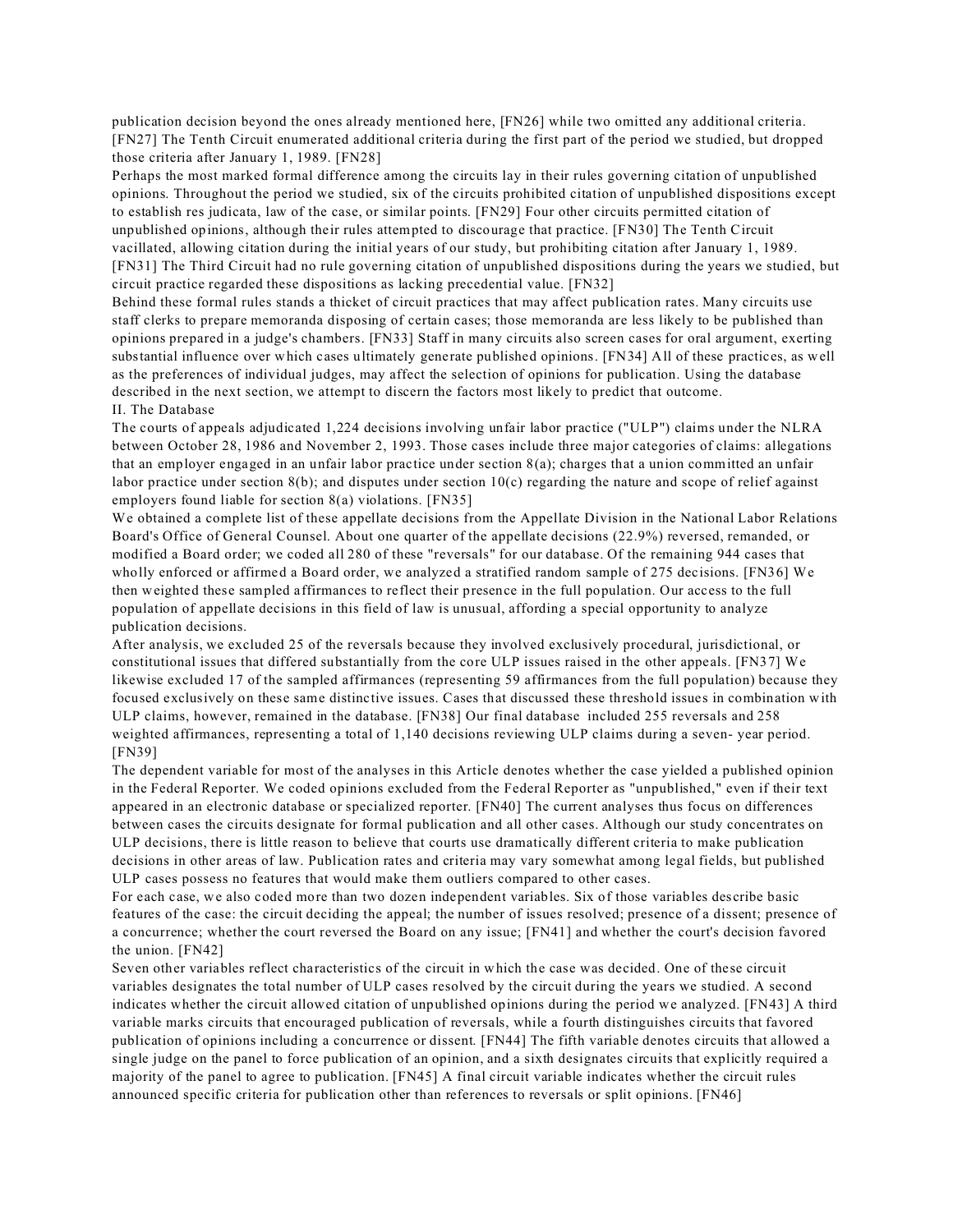Six other variables identify cases in which distinctive types of issues were resolved on appeal. One variable notes the presence of a claim arising under section 8(a)(5) of the Act; those claims allege an employer's failure to bargain in good faith with a recognized union. [FN47] Another distinguishes claims arising under section 8(b) of the Act; those claims target ULPs by unions rather than employers. [FN48] A third variable denotes remedial issues raised under section  $10(c)$  of the Act. [FN49] Three other variables designate threshold issues resolved in conjunction with ULP claims. [FN50] One of these represents arguments over whether an employer qualified as a "successor" to another employer under the Act; a second designates procedural issues such as waiver or the timeliness of claims; and the third marks challenges to the Board's substantive jurisdiction, including claims that the Board failed to demonstrate a sufficient connection with interstate commerce or that it attempted to exert authority over exempt categories of employees. [FN51]

These six "issue" variables were not mutually exclusive; a case raising both a threshold procedural issue and a section  $8(a)(5)$  claim received positive codes for both of these variables. We defined all of these categories in contrast to the most common category of issues in ULP cases: claims arising under sections  $8(a)(1)$  or  $8(a)(3)$  of the Act. [FN52] Those sections focus primarily on employees' right to organize in order to achieve union representation; they constitute almost half (44.87%) of issues adjudicated by the courts of appeals in ULP cases. [FN53] The reference category for all six of our issue variables, in other words, is cases adjudicating only section  $8(a)(1)$  or 8(a)(3) claims. [FN54]

In addition to variables describing basic features of each case, the circuit in which it arose and the issues adjudicated, we created nine variables describing characteristics of the judges deciding each case. Five of these variables indicate the number of judges on each panel who (1) were appointed by a Democratic President; [FN55] (2) were female; (3) graduated from an elite law school; [FN56] (4) had experience representing management clients in NLRA cases; [FN57] and (5) had exclusively union, government, or academic (non-management) experience under the NLRA. [FN58] We coded each of these variables 0, 1, 2, or 3 for each case, representing the number of judges holding that characteristic on the panel. Three other variables indicate whether any judges on the panel were (6) members of a minority race; (7) district court judges sitting by designation; or (8) court of appeals judges sitting by designation from another circuit. [FN59] A final "judicial characteristic" variable reflects (9) the average age of the three judges deciding each case. [FN60]

As explained further below, we modified some of these judicial characteristic variables to test specific hypotheses. Our basic analyses, however, follow the coding scheme outlined above. III. Results

In this section, we explore six types of analyses. First, we look simply at intercircuit variation in citation rates, as well as some formal characteristics distinguishing the circuits from one another. Second, we add half a dozen case characteristics (such as the presence of a dissent or concurrence) to our analyses. Next, we introduce variables representing judicial characteristics (such as gender or political background) on each of the deciding panels. Fourth, we look specifically for any evidence that judges engage in strategic behavior to publish outcomes with which they agree or to suppress results that cause them discomfort. Fifth, we consider whether homogeneous panels--those that share a common gender, political party, or other trait--are more or less likely to publish opinions than heterogeneous panels. Finally, we examine whether unpublished opinions should be viewed as merely routine applications of the law or whether there is evidence linking those opinions to certain indicia of controversy.

### A. Intercircuit Variation

The circuits vary markedly in the percentage of unfair labor practice opinions they publish. As Table I shows, the Third Circuit published just one- quarter of its ULP decisions, while the Seventh Circuit published nine-tenths of those opinions. These percentages, like several others, depart dramatically from the nationwide average of 53.36% published opinions in ULP cases.

## Table I: Publication Rates by Circuit

#### [click here]

 In every circuit, the percentage of published ULP opinions exceeded the overall percentage of published opinions. [FN61] Overall publication rates probably lag behind ULP rates because the former category includes prisoner appeals, social security claims, and other routine dispositions that the courts frequently decide without published opinion. It is noteworthy, however, that ULP publication rates correlate highly with overall publication rates ( $r =$ . 744,  $p = .006$ ). Circuits that published a higher percentage of ULP opinions, in other words, also tended to publish a higher percentage of decisions overall. This correlation suggests that publication decisions in ULP cases provide reasonable insight into those decisions in other types of cases.

 Our first set of analyses considers whether differences in formal publication rules or ULP caseload account for any of the variation in ULP publication rates among circuits. For example, courts deciding a large volume of ULP cases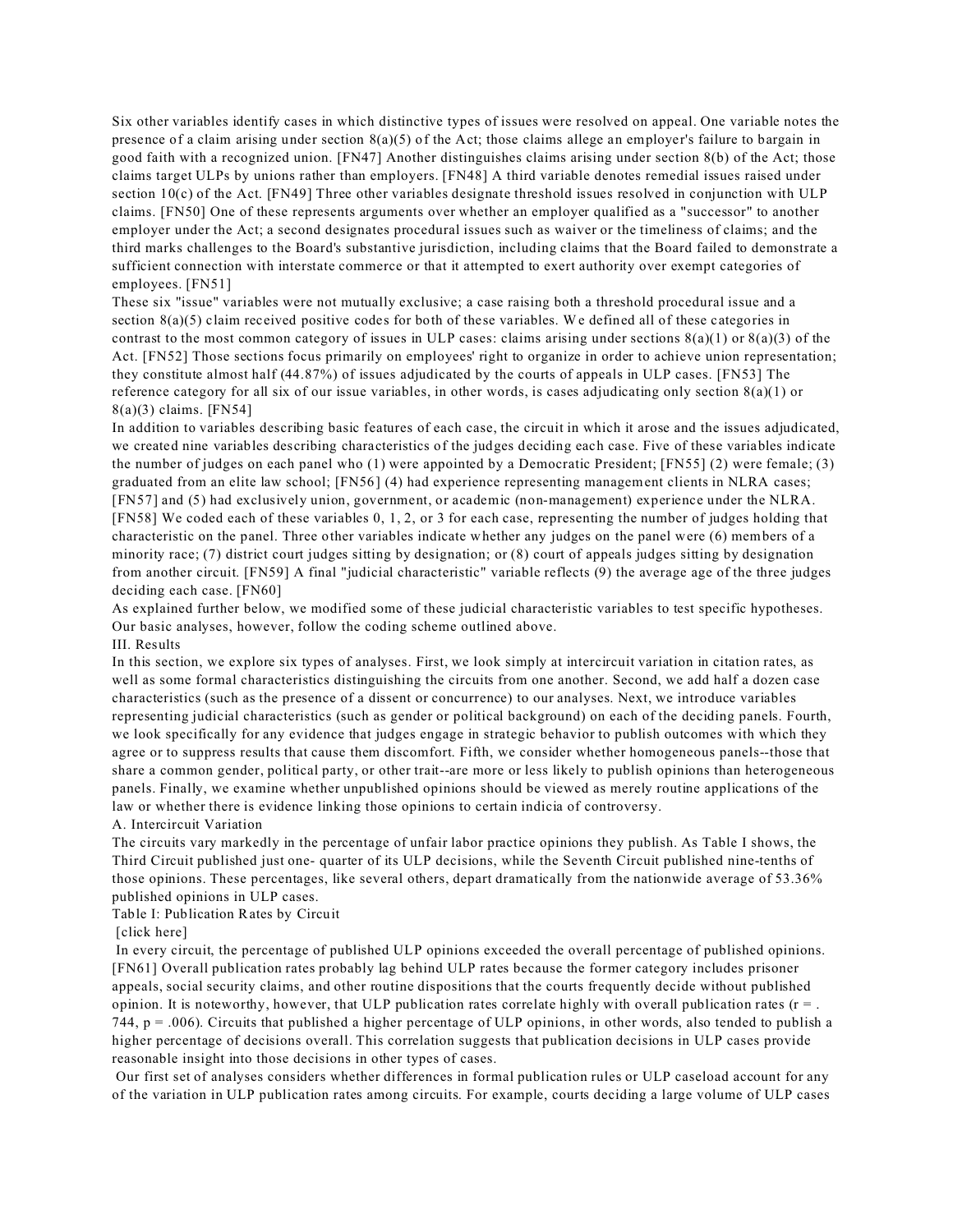might publish a lower fraction of those cases because judges with greater experience adjudicating such controversies may perceive the marginal value of additional precedents as small. [FN62] Conversely, circuits encouraging publication of reversals might publish a higher percentage of their decisions than circuits whose rules do not expressly encourage publication of those dispositions.

Table II reports publication rates for each of the variations in circuit caseload or rules that we studied. [FN63] The table suggests that circuits deciding a low volume of ULP cases published a somewhat higher fraction of their decisions than did circuits resolving a high volume of those cases, but the difference was not statistically significant in this bivariate analysis. [FN64] Circuits that encouraged publication of reversals, on the other hand, published significantly more of their decisions than did other circuits. Somewhat surprisingly, circuits that encouraged publication of opinions carrying dissents or concurrences published a significantly lower percentage of their opinions than did other circuits; we discuss possible reasons for this effect below.

Table II: Publication Rates by Circuit Characteristics

## [click here]

Circuits allowing one judge to mandate publication published a higher fraction of their dispositions than did circuits that failed to specify the number of panel members needed to achieve publication; conversely, circuits requiring a majority consensus for publication published a smaller percentage of their opinions. Neither of these differences, however, was statistically significant. Nor did the publication rate in circuits specifying additional publication criteria differ significantly from that in circuits that failed to specify any criteria. Finally, circuits that prohibited citation of their unpublished opinions published a significantly higher percentage of their opinions than did circuits permitting citation.

When we combined these circuit variables into a regression equation, which allowed us to control simultaneously for variations in case volume and circuit rules, we uncovered several surprises (Table III). [FN65] Rules encouraging publication of reversals still showed a significant positive association with publication, while rules favoring publication of split decisions continued to show a significant negative association with that event. Rules allowing citation of unpublished opinions likewise showed a significant negative association with publication. Controlling for these and other factors, however, allowed two other significant relationships to emerge. A case decided in a circuit resolving a large number of ULP claims was significantly less likely to be published than one decided in a circuit with fewer ULP cases. Cases resolved in circuits requiring a majority consensus for publication, on the other hand, were significantly more likely to be published than cases decided in circuits neglecting to specify the number of judges needed for publication. [FN66]

Table III: Logistic Regression for Publication: Circuit Rules and ULP Caseload (N=1139.76)

## TABULAR OR GRAPHIC MATERIAL SET FORTH AT THIS POINT IS NOT DISPLAYABLE

These significant associations do not necessarily imply causation. Formal rules encouraging publication of reversals, for example, may not cause circuits to publish a higher percentage of their opinions. Instead, circuits with a culture favoring publication may be more likely to adopt rules encouraging the publication of reversals. The negative relationship between publication and rules governing split decisions seems particularly unlikely to be causal. Why would a rule designed to encourage publication of split decisions discourage publication overall? Instead, circuits adopting this rule may have a predisposition against publication, choosing this rule precisely because it favors publication of relatively few decisions. [FN67]

Overall, differences in caseload and formal rules explained 9.18% of the variance in publication decisions, suggesting that these factors either play some role in determining publication or correlate with more informal practices playing that role. To explore the role of the latter factors, we created an alternate regression equation using dummy variables for eleven of the twelve circuits instead of the circuit-related variables used in Table III. [FN68] That equation, reported in Table IV, allows us to capture variation among the circuits, whether differences stem from formal rules, bureaucratic structures, or informal practices. [FN69]

Table IV: Logistic Regression for Publication: Circuits (N=1139.76)

### [click here]

The substitute equation in Table IV explains modestly more of the variance in publication, suggesting that circuit-specific factors beyond those specified in Table III play some role in publication rates. The table also confirms that the Third Circuit published significantly fewer of its ULP opinions than the Sixth Circuit did, while the Seventh and Eighth Circuits were significantly more likely to publish their opinions. [FN70] For our remaining analyses, we use the circuit-specific variables in Table IV, rather than the ones in Table III, because they better capture both formal and informal differences among the circuits.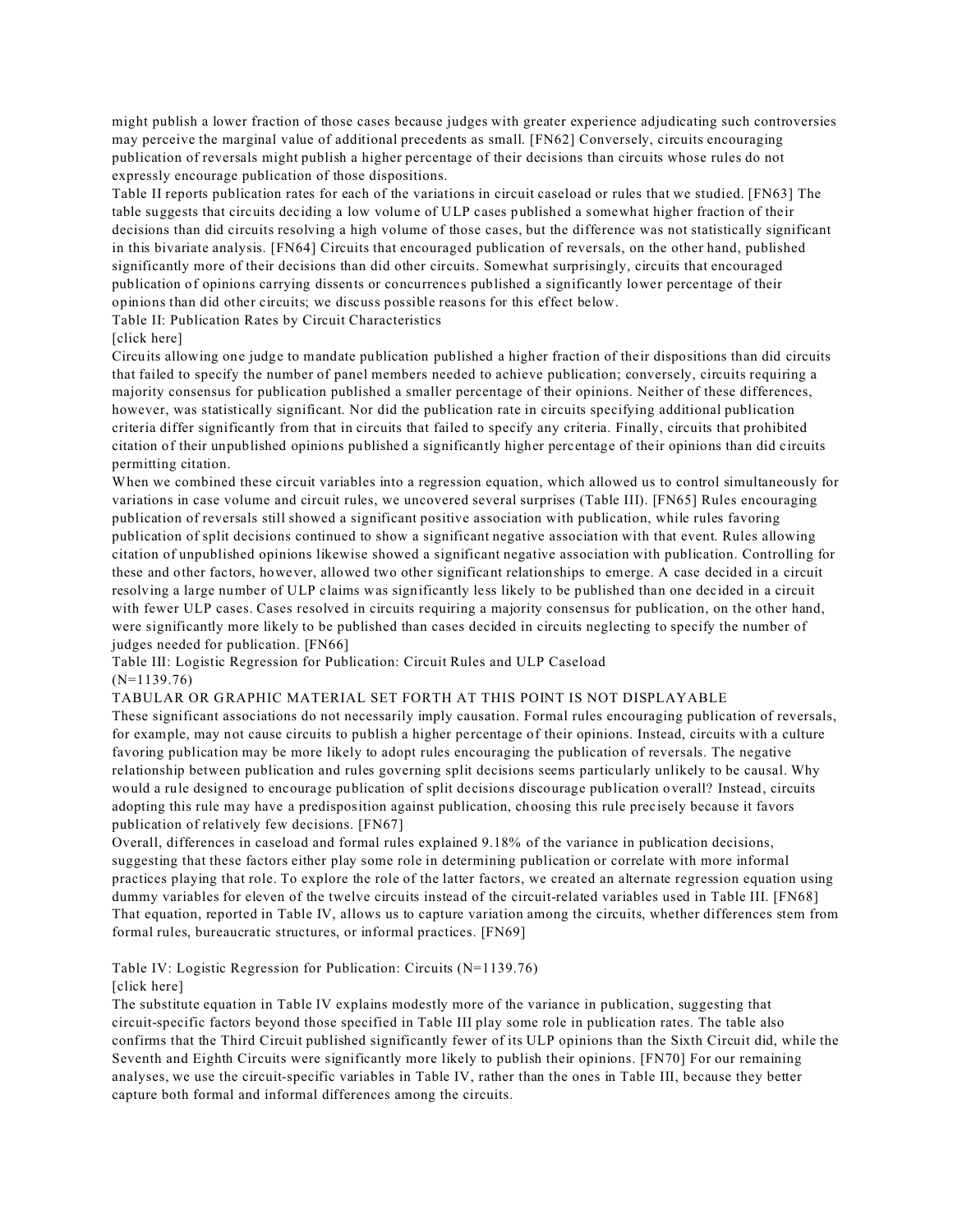## B. Case Characteristics and Issues

Formal publication rules suggest that characteristics of individual cases, such as the presence of a dissent, may help explain differences in publication rates. The doctrinal issues resolved in an opinion may also affect publication; some areas of law may generate decisions with precedential value more readily than other areas. Table V summarizes publication rates for decisions that resolved particular ULP issues or included certain distinguishing features. The table shows that courts were significantly more likely to publish cases resolving section 8(b) claims than cases adjudicating section  $8(a)(1)$  or (3) issues. [FN71] Courts were also significantly less likely to publish an opinion discussing a successor issue, one of the three threshold issues we identified. [FN72] On the other hand, courts were significantly more likely to publish opinions with concurrences or dissents rather than those that were unanimous; to publish reversals rather than affirmances; and to publish decisions rejecting union claims rather than those favoring the union. We detected no significant difference between cases resolving multiple issues and those including a single issue. Nor did we find a significant association between the year of decision and the likelihood of publication (p=.4867). [FN73]

## Table V: Publication Rates by Case Characteristics and Issues

#### TABULAR OR GRAPHIC MATERIAL SET FORTH AT THIS POINT IS NOT DISPLAYABLE

We added variables reflecting these case characteristics to the regression equation reported in Table IV. The results of that enhanced equation appear in Table VI. The explanatory power of this equation is more than double that of the equation in Table IV, suggesting that case characteristics play an important role in determining publication. [FN74] The equation confirms that opinions reversing the Board's decision, as well as those generating a dissent, are significantly more likely to be published than unanimous affirmances, even after controlling for other factors. The coefficient for cases including a concurrence is also positive, suggesting an association with publication, but one that does not reach significance.

Notably, after controlling for other variables, the court's outcome (for or against the union) no longer shows a significant association with publication. The bivariate association between those variables is due not to the courts' desire to publish cases favoring employers, but to their tendency to publish reversals combined with the disproportionate number of appealed Board decisions favoring the union. [FN75]

Table VI: Logistic Regression for Publication: Case Characteristics and Issues (N=1139.76)

## TABULAR OR GRAPHIC MATERIAL SET FORTH AT THIS POINT IS NOT DISPLAYABLE Cases including section  $8(a)(5)$  or section  $8(b)$  issues were significantly more likely to be published, after controlling for other variables, than were cases arising purely under section  $8(a)(1)$  and (3). Remedial issues arising under section  $10(c)$ , on the other hand, showed no significant association with publication. Two of the three threshold issues showed a possible association with publication (ones that approached significance at the conventional .05 level), but these pointed in opposite directions. Cases resolving successor issues appeared less likely than other cases to be published, while those adjudicating other procedural issues seemed more likely to win publication. [FN76] As in bivariate analyses, neither the resolution of multiple issues nor the year of decision showed a significant association with publication.

Controlling for the case characteristics reflected in Table VI eliminated the significant coefficient for cases decided by the Third Circuit. Although that circuit published a much smaller percentage of its ULP decisions than did other circuits, case characteristics appear to explain much of that difference. [FN77] The Seventh and Eighth Circuits, on the other hand, published significantly more of their cases than did the reference Sixth Circuit even after controlling for characteristics like reversal or presence of a dissent.

#### C. Panel Characteristics

In the next stage of our analyses, we examined nine different characteristics of the panels resolving each case: (1) the number of Democrats on the panel, (2) the number of women, (3) the presence of a minority judge, (4) the average age of the judges, (5) the presence of a district court judge, (6) the presence of an appellate judge from another circuit, (7) the number of judges who graduated from an elite law school, (8) the number who had NLRA experience representing management clients, and (9) the number with other types of NLRA experience. [FN78] We added these variables to the regression equation reflected in Table VI; Table VII reports our results. [FN79]

The explanatory power of this equation is somewhat higher than that of the equation reported in Table VI, suggesting that panel characteristics contribute modestly to publication decisions. [FN80] Only two panel characteristics, however, are significant, with the coefficient for a third characteristic approaching significance. Panels with more graduates of elite law schools were significantly more likely to publish their opinions, after controlling for other factors, than were panels with graduates of less prestigious law schools. Panels including more judges with pre-judicial experience representing management clients in NLRA cases, on the other hand, were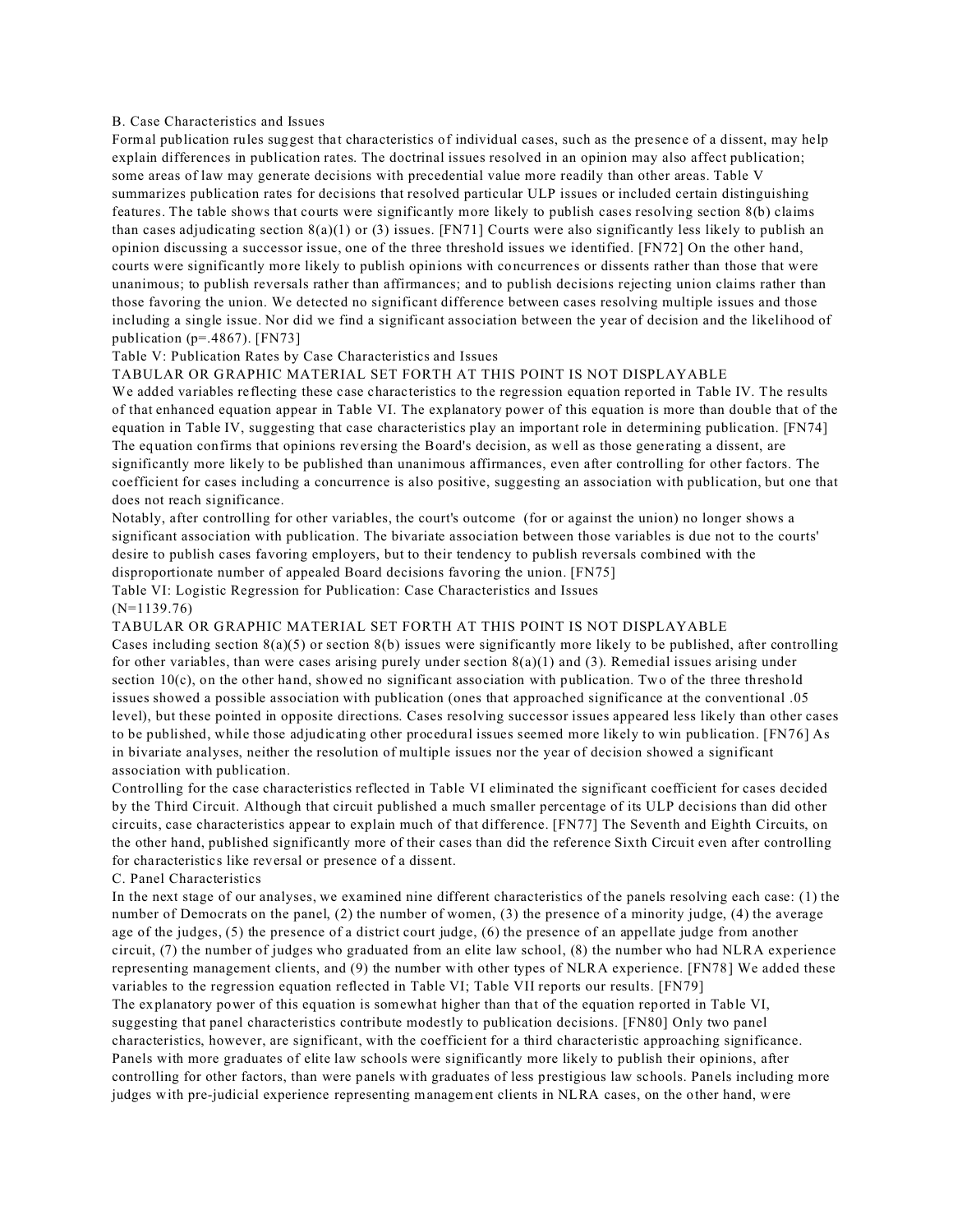significantly less likely to publish their opinions than were other panels. Panels with a higher average judicial age seemed more likely to publish their opinions, but this relationship merely approached significance. [FN81] Table VII: Logistic Regression for Publication: Panel Characteristics

### (N=1129.45)

TABULAR OR GRAPHIC MATERIAL SET FORTH AT THIS POINT IS NOT DISPLAYABLE Other variables, including the number of women or Democrats on each panel, showed no significant association with publication in this regression. Our previous research suggested that Republican women resembled Democratic men and women in their tendency to support the union's legal position in ULP cases, [FN82] so we experimented with combining our variables for Democrats and women into a single variable counting the number of Democrats or women on each panel. But the coefficient for this variable, like the separate coefficients for Democrats and women, failed to attain significance in the regression equation  $(p=0.312)$ .

Similarly, we combined the variables for presence of a district court judge and presence of an appellate judge from another circuit to create a variable designating the presence of any "foreign" judge. Once again, however, the coefficient for this combined variable failed to achieve significance in our equation ( $p=323$ ). Judicial attributes affecting publication decisions, at least when we consider panels as a composite, are limited to graduation from an elite law school, experience as a management attorney, and age.

## D. Strategic Behavior

Some critics of limited publication plans charge that unpublished opinions allow judges to engage in strategic behavior. [FN83] A judge favoring the union side in NLRA cases, for example, might publish pro-union decisions while leaving pro-employer opinions unpublished. [FN84] Examining the relationship between panel characteristics and overall publication rates, as we did in the previous section, might not uncover evidence of this type of behavior. To probe the possibility that strategic decisions affect publication, we divided our ULP cases into two groups: those in which the court of appeals favored the union and those in which the court favored the employer. [FN85] We then replicated the regression equation from Table VII for each subpopulation, omitting the variable for case outcome. [FN86] Table VIII compares the results in each subpopulation with our results from the full population.

 Table VIII suggests that strategic behavior has little impact on publication decisions. Political party affiliation, a variable that has been quite robust in predicting case outcomes in both our work and other studies of judicial behavior, [FN87] was not significant in predicting publication in any of the three equations. Panels with more Democrats showed no tendency to publish pro- union results, nor did they show any inclination to suppress cases rejecting union claims. [FN88] The variable for gender also failed to achieve significance in any of our equations, despite previous findings that Republican women (like Democrats) favor union outcomes on appeal. [FN89] Table VIII: Logistic Regression for Publication: Strategic Behavior

### TABULAR OR GRAPHIC MATERIAL SET FORTH AT THIS POINT IS NOT DISPLAYABLE

Just three coefficients in Table VIII signal the possibility of strategic behavior. The coefficients for average age, number of elite law school graduates, and number of former management attorneys--all of which achieved or approached significance in our main equation--were also significant in the equation for cases favoring the union. None of these three coefficients, on the other hand, was significant in the equation for cases rejecting union claims; indeed, the signs for two of those coefficients are opposite from the signs for the same coefficients in the other two equations. [FN90] It appears, therefore, that older judges and graduates of elite law schools are more likely to publish pro-union opinions than their colleagues, but do not differ from other judges in their tendency to publish cases rejecting union claims. Similarly, it seems that judges with NLRA management experience are less likely than their colleagues to publish opinions favoring the union, while matching their colleagues in their inclination to publish cases rejecting union claims. Do these publication decisions occur because older judges and elite law graduates favor unions, while former management attorneys disdain union claims?

Such an interpretation of Table VIII is plausible, but we find ample grounds to reject it. To begin with, a strategic interpretation of Table VIII conflicts with other information about the behavior of older judges and graduates of elite law schools in ULP cases. When we analyzed judicial outcomes in all ULP cases, we found no tendency for elite law school graduates to favor the union in their votes. [FN91] A strategic interpretation of Table VIII would require the inference that these judges favor the union in their decisions to publish, although they do not prefer the union in their decisions on the merits. Even more tellingly, our analysis of judicial votes revealed that older judges were significantly more likely than their younger colleagues to reject union claims. [FN92] A strategic interpretation of Table VIII, therefore, would force the assumption that older judges favor employers with their votes but then, somewhat perversely, prefer publication of decisions supporting unions.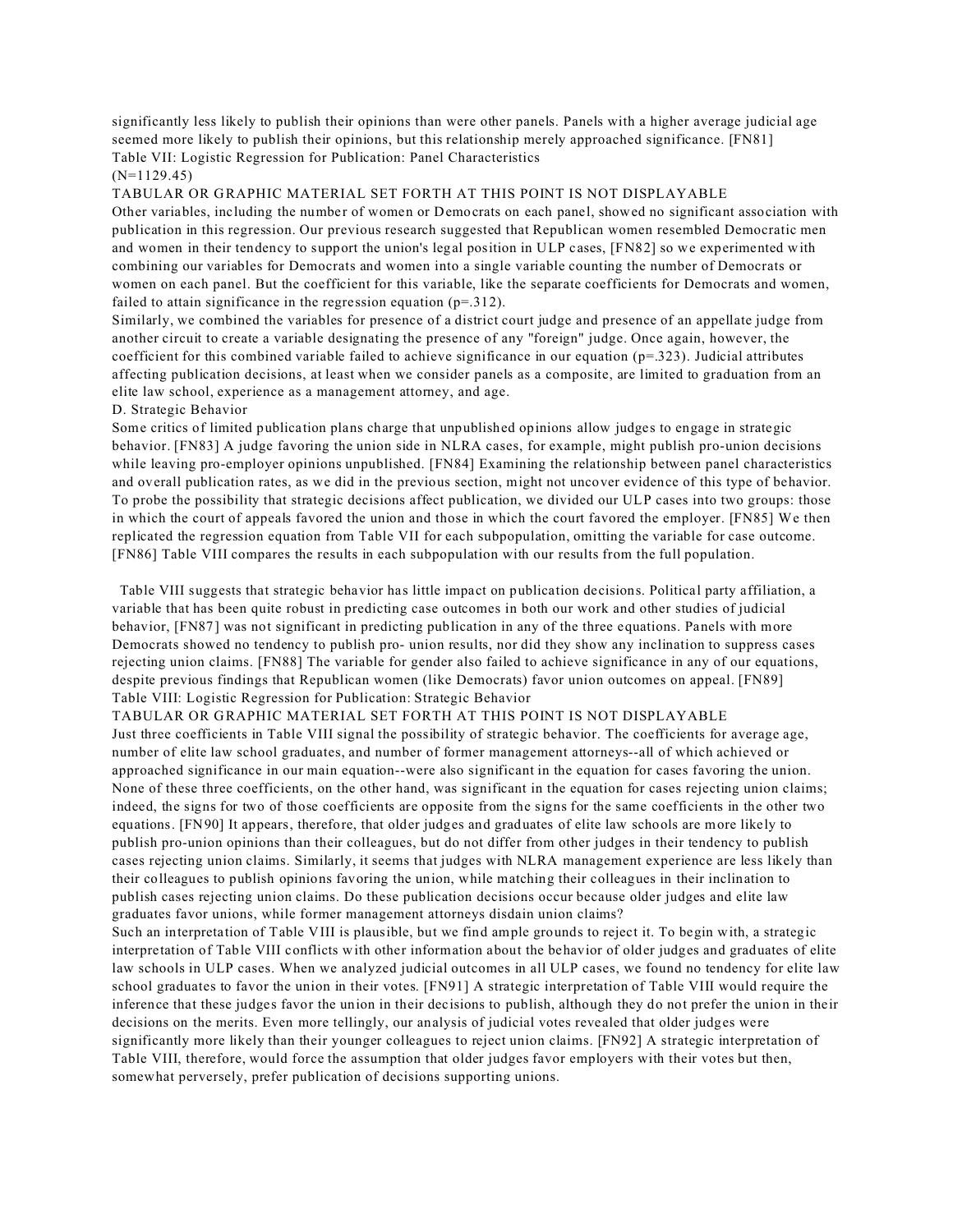In addition, nonstrategic preferences readily explain the publication trends we identified among older judges and graduates of elite law schools. Older judges are most likely to have graduated from law school, and begun their legal careers, at a time when the courts of appeals published a substantial majority of their dispositions. These older judges may attach a higher value to publication than their younger colleagues; for them, publication itself may seem more routine. Elite law schools, meanwhile, may breed a special respect for law as a public institution or for the development of legal principles through case-by-case decision-making. [FN93] On a less flattering note, graduates of these schools also may possess a sense of self-importance predisposing them to publication. [FN94] Either of these factors would produce higher publication rates among panels that include more graduates of elite institutions. The composition of ULP cases reaching the courts of appeals, furthermore, explains why these nonstrategic preferences for publication manifested themselves most heavily among pro-union affirmances. As reported above, the union prevailed before the NLRB in the overwhelming majority of ULP cases decided by the courts of appeals. [FN95] All circuits, moreover, published a large fraction of cases reversing NLRB decisions. [FN96] Accordingly, judges exercised the most discretion over publication in pro-union affirmances. Those cases constituted more than two-thirds (67.09%) of their ULP docket and were also the most underpublished category. [FN97] The neutral preferences for publication we posit among older judges and graduates of elite law schools would therefore appear as an inclination to publish pro-union results.

Only in the case of former management attorneys is it possible to construct a strategic interpretation of Table VIII that is consistent with other information about those judges. Former management attorneys, somewhat surprisingly, are significantly more likely than judges with no NLRA experience to vote for union claims. [FN98] It is conceivable, however, that those judges prefer not to publish such results. Their familiarity with the NLRA might incline them to support pro-union outcomes compelled by that statute, while their sympathy for management positions might persuade them to withhold some of those results from publication and its accompanying precedential value.

The docket bias described above, however, affects publication decisions by former management attorneys just as it affects those decisions by other judges. The ULP cases in which all judges have the most discretion to withhold or publish opinions are pro-union affirmances. Any neutral tendency to resist publication would appear among these pro-union cases, just as any neutral preference favoring publication would manifest itself there. The significant tendency of former management attorneys to resist publication of cases endorsing the union's position, therefore, is as likely to signal a uniform reticence to publish as one targeted specifically at pro-union results.

The coefficient for panel members with NLRA management experience, moreover, is consistently negative in all three equations reported in Table VIII. This provides persuasive evidence that the relative reluctance of former management attorneys to publish ULP cases stems from operation of a neutral preference, rather than from strategic behavior in pro-union cases. The failure of the negative coefficient to reach significance in the equation for cases rejecting union claims could stem from the much smaller size of that sample compared with the other samples for which we performed regression analyses. [FN99] The lack of statistical significance attached to that coefficient should not in itself establish strategic behavior.

Finally, as with older judges and graduates of elite law schools, we can readily identify a nonstrategic reason that might explain the apparent reluctance of former management attorneys to publish ULP opinions. Those judges have more experience implementing the NLRA than judges lacking a management background. [FN100] Applying the same circuit rules and guidelines as colleagues who are less versed in labor law, they may genuinely view a higher percentage of cases as routine and unworthy of publication. The negative association between publication and number of panel members with NLRA management experience, in sum, most likely stems from expertise rather than strategic conduct.

### E. Homogeneous Panels and Whistleblower Effects

Some scholars of judicial politics speculate that homogeneous panels behave differently from heterogeneous ones. All-Democrat or all-Republican panels, for example, may behave differently from panels combining judges of both political parties. [FN101] Similarly, all-male and all-female panels could differ from panels including both men and women. If homogeneity matters in judging, it might play a particular role in making publication decisions. It is possible, for example, that judges who share similar characteristics, backgrounds, or attitudes might be more likely to agree that a case is unworthy of publication because its result is "obvious" than would judges from different backgrounds who agreed upon the case outcome but brought different attitudes to that decision. More cynically, judges who share common backgrounds or traits could tacitly agree to suppress unpalatable opinions by leaving them unpublished. The presence of a judge who differed in some important respect from the other panel members could serve as a "whistleblower," subtly compelling the others to publish an "obvious" or unpalatable decision. [FN102]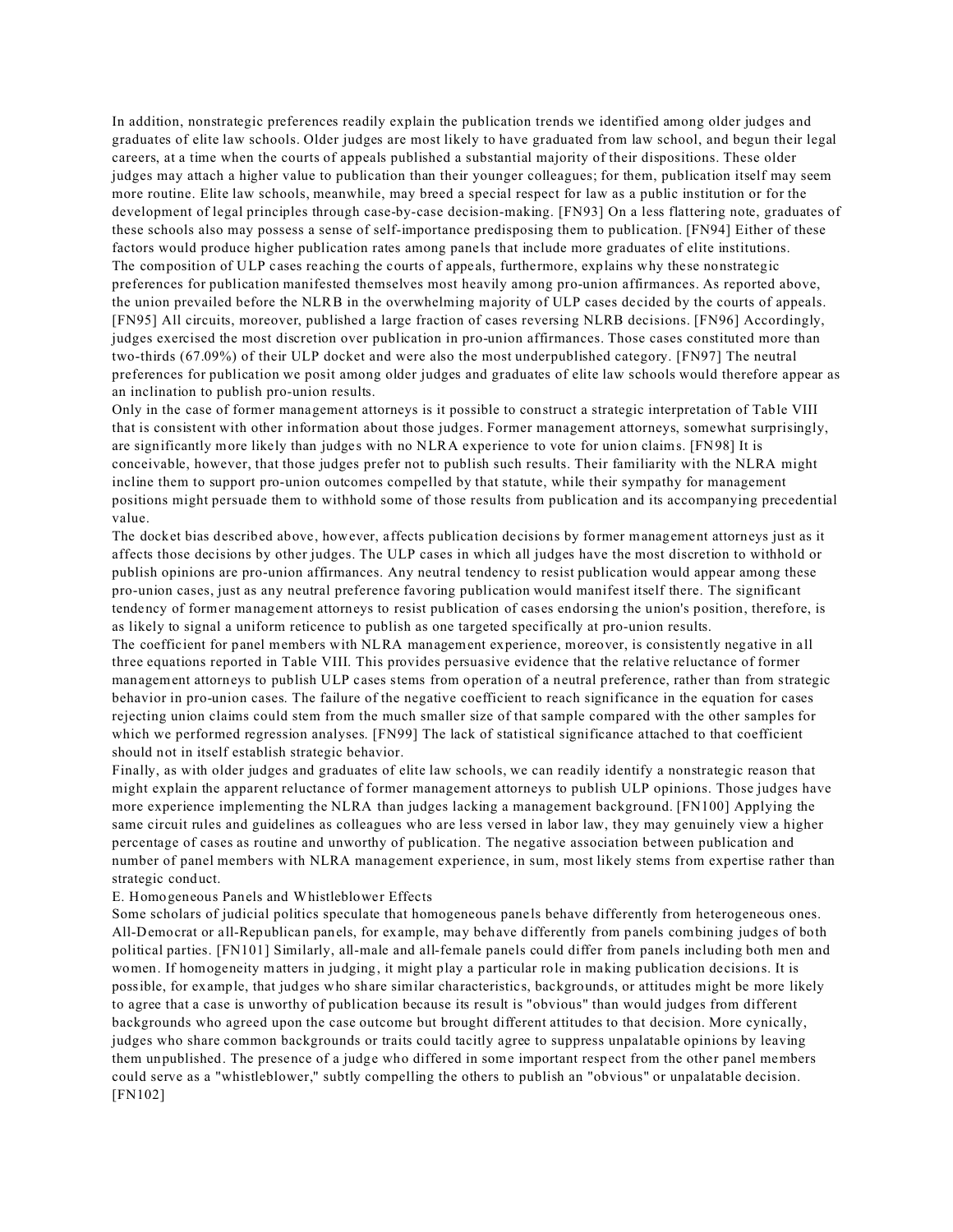The regression equations reported in Tables VII and VIII already contain some evidence that whistleblowers do not compel publication. Neither the presence of a district court judge nor that of an appellate judge visiting from another circuit increased the likelihood that an opinion would be published. If judges feel pressure to publish certain opinions in the presence of an "outsider," that pressure might materialize in the case of a judge who could carry tales of their strategic publication decisions to other courts. The failure of these variables to show a significant relationship with publication decisions provides modestly persuasive evidence against the whistleblower hypothesis in making publication decisions.

We tested the homogeneity theory further by creating a series of variables depicting homogenous panels and substituting those variables for the judicial characteristic variables in Table VII. Thus, we substituted variables representing all-Republican and all-Democratic panels for the variable counting the number of Democrats on a panel. We replaced the variable designating the number of women on each panel with one distinguishing all-male from mixed- gender panels. [FN103] We similarly created variables for all-white panels; [FN104] panels composed exclusively of appellate judges from the circuit deciding the case; [FN105] panels of all elite law school graduates; panels with no graduates of elite law schools; panels with no former NLRA management attorneys; [FN106] and panels with no judges who had other types of NLRA experience. [FN107] To replace our variable for average judicial age, we created two dummy variables reflecting panels with "young" or "old" average ages. [FN108] Table IX reports the results of a regression equation substituting these homogeneity variables for the basic judicial characteristic variables. [FN109] As the table shows, none of the homogeneity variables achieved significance at the conventional .05 level, and just two approached significance. The two approaching significance, moreover, reflect the effects already reported in Tables VII and VIII rather than distinctive effects based on homogeneity. Thus, panels composed exclusively of judges who had graduated from elite law schools were more likely to publish their opinions than were other panels. This, however, simply reflects the extreme instance of the tendency we detected in Tables VII and VIII for a higher number of elite law graduates to enhance the likelihood of publication. Similarly, the tendency of panels lacking any judges with NLRA management experience to publish their opinions represents an extreme instance of the lesson derived from Tables VII and VIII: a higher number of judges with NLRA management experience decreases the likelihood of publication.

Table IX: Logistic Regression for Publication: Homogeneous Panels (N=

1129.45)

[link]

We recombined the homogeneity variables in Table IX in a variety of ways, but could find no other significant associations between homogeneous panels and the likelihood of publication. Combining the variables for all-Republican and all- Democratic panels into a single variable reflecting panels composed exclusively of judges from the same political party did not produce a significant association with publication. Nor did combining the variables for race and gender into a single variable distinguishing panels composed exclusively of white male judges result in such a significant association. [FN110] In the end, we found no evidence that homogeneity affects the decision to publish an opinion.

## F. Are Unpublished Opinions Routine?

The foregoing analyses all probed factors that might predict the likelihood that an opinion would be published. In this final Section, we explore a somewhat different empirical question: Are unpublished opinions themselves routine? Or is there any evidence that those opinions contain controversial decisions?

Our analyses already contain some evidence that unpublished opinions include controversy. As Table V reflects, courts declined to publish almost 15% of opinions carrying a dissent. Similarly, they refrained from publishing 14.96% of reversals and 5.92% of opinions with separate concurrences. Among the unpublished opinions, 7.15% were reversals, 1.85% carried dissents, and 0.19% included concurrences. In all, 8.44% of the unpublished opinions signaled some disagreement, either among the judges on the panel or between the court and the NLRB. [FN111] We probe further the possibility of controversy by measuring whether judicial characteristics--such as political party, gender, college background, or pre- judicial experience--predict votes among unpublished opinions. Our previous work demonstrates that these judicial attributes help predict whether a judge will vote for the union in all ULP cases. [FN112] Those associations suggest that labor law decisions do not mechanically follow precedent or statutory language; judges with different backgrounds and preferences sometimes interpret precedent or statutory language differently.

If unpublished opinions represent routine application of settled law, however, then judicial characteristics should show little or no relationship to outcome among those opinions. A Democrat, for example, should be just as likely as a Republican to vote against the union in an unpublished opinion if that opinion truly represents the straightforward application of existing law. [FN113] Indeed, several federal appellate judges recently have suggested that analysis of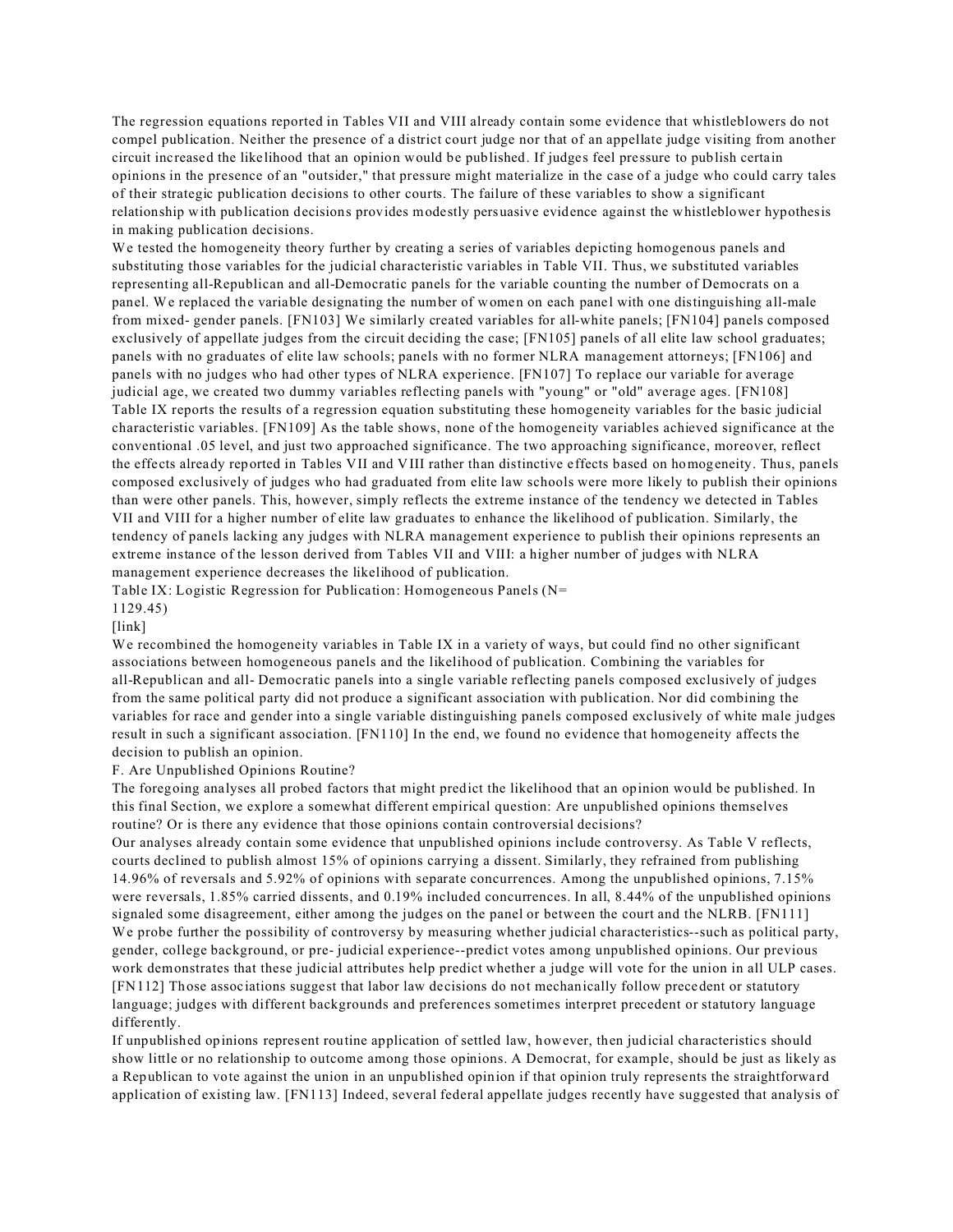unpublished decisions would yield just such a result. [FN114]

We thus returned to a larger database recording all judicial votes on ULP issues to analyze whether the subset of unpublished opinions reflected any significant associations between judicial characteristics and judicial outcome. [FN115] We could not simply perform a regression analysis within the subset of unpublished decisions, because analyses in the previous sections show that judicial characteristics affect publication decisions. Limiting our analysis to unpublished opinions thus would introduce an unacceptable risk of selection bias. [FN116]

We solved this problem by using a probit model with sample selection. [FN117] This model first uses one set of variables to predict an opinion's unpublished status, and then a second set of overlapping, but not identical, variables to predict judicial votes in unpublished opinions. Information from the first equation is used to correct for sample selection in the second equation.

Table X reports the results of a regression for judicial votes supporting the union; the regression is limited to the population of unpublished cases, after correcting for selection bias. [FN118] As the table reflects, five different judicial attributes show a significant association with votes even among unpublished opinions. Democratic judges were significantly more likely than their Republican colleagues to support the union in these unpublished cases. [FN119] Judges who had held elected office or served as full-time academics were also more likely to vote for the union. Conversely, judges with prior judicial experience, as well as Latino and Asian judges, were significantly less likely to support the union. [FN120]

Table X: Logistic Regression for Votes Favoring the Union in

Unpublished Decisions (N=2,525)

[link]

These significant relationships strongly suggest that resolution of unpublished cases is not as straightforward as some judges maintain. If these opinions represent uncontroversial applications of the law to new fact patterns, why do judges with different backgrounds and demographic characteristics reach different results? We address that question further in the next Section.

In addition to the five judicial background characteristics approaching or reaching significance in this equation, the coefficient for year of decision is negative and strongly significant. More recent unpublished decisions, in other words, were more likely to reject union claims than older decisions. This relationship could reflect doctrine that became progressively less sympathetic to union positions, but we did not detect such a relationship in our analysis of all judicial votes in both published and unpublished opinions. [FN121] The emergence of this relationship solely among unpublished cases, and over a relatively short period, again suggests that the opinions may represent more discretionary application of legal principles than the publication rules contemplate. IV. Discussion

Our analysis of publication decisions and unpublished opinions yields results that are in some respects reassuring and in others more worrisome. We address the contrasting implications of our findings in the discussion that follows. In a final Section, we consider the relationship of these findings to the Eighth Circuit's recent decision holding that the Constitution requires Article III courts to give precedential weight to all of their decisions. [FN122] A. Support for Limited Publication Rules

We uncovered several indicia that existing publication plans function reasonably well. Formal publication criteria, such as a decision to reverse or the presence of a dissent, play a large role in predicting publication. In addition, circuits that formally encouraged publication of reversals published more decisions, on average, than other circuits. It is also reassuring that different statutory sections helped predict publication. Courts were more likely to publish opinions disposing of section  $8(a)(5)$  bargaining claims, as well as cases reviewing section  $8(b)$  allegations against unions, than they were to publish cases dealing exclusively with the bread-and-butter claims of intimidation or discrimination against individual employees that arise under sections  $8(a)(1)$  and (3) of the NLRA. The latter claims, which involve assertions of individual rights analogous to claims in other areas of public law, may seem more familiar to judges than allegations of bad faith bargaining under section 8(a)(5) or union misconduct under section 8(b), which raise relatively unusual questions about the protected nature of group action. [FN123] Decisions to publish more cases discussing the latter issues, therefore, track the intent of circuit plans to limit publication to cases that "add to the body of law." [FN124]

Similarly, we found a significant association between the number of ULP cases decided by a circuit and the likelihood that an opinion rendered in that circuit would be published. After controlling for other variables, circuits that decided a greater number of ULP cases published a smaller fraction of those cases. As one would expect, the marginal precedential value of each case was smaller in circuits that decided a large number of such cases.

We found no evidence of any whistleblower effects in publication decisions. Homogeneous panels were just as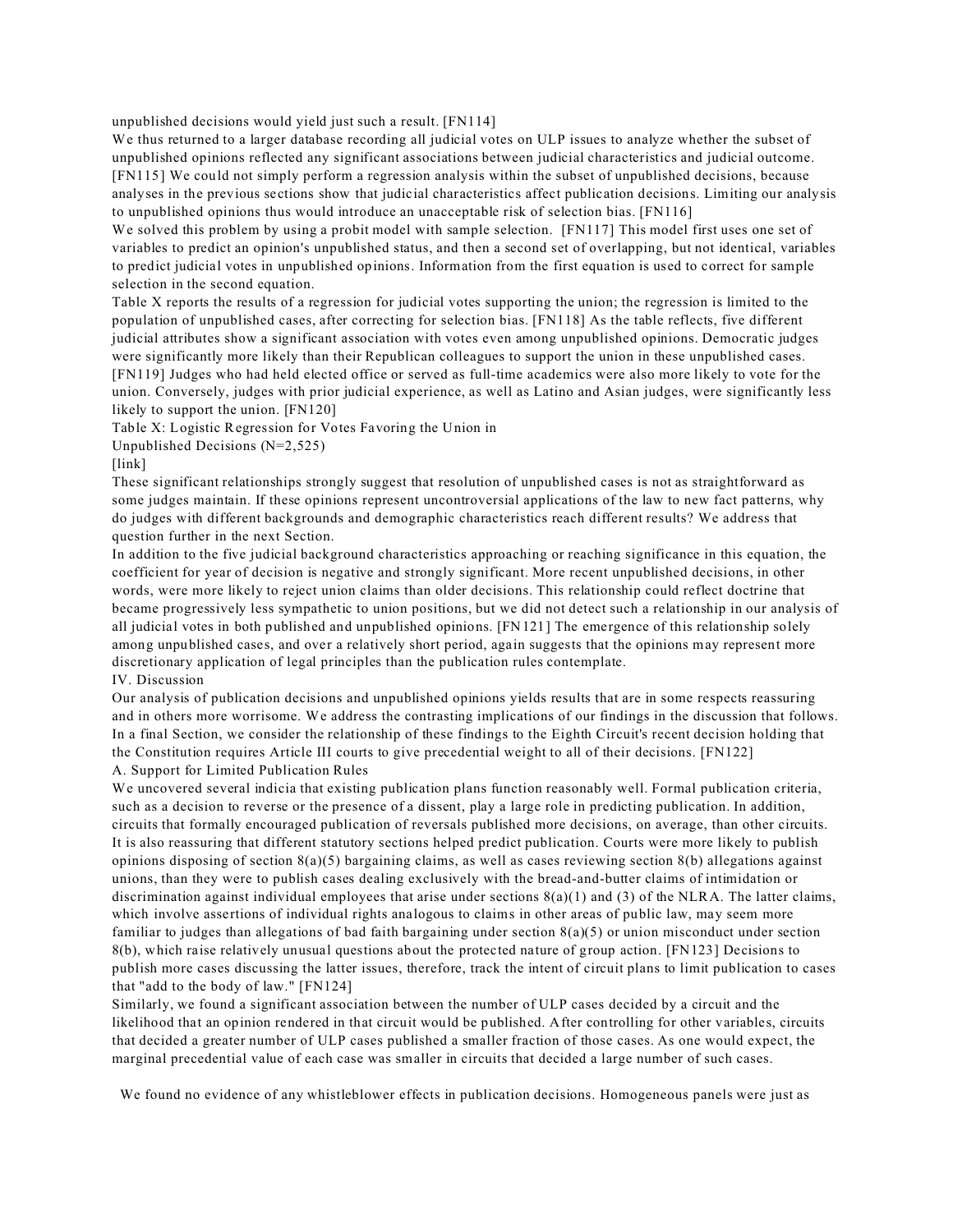likely to publish their opinions as heterogeneous ones. Political party affiliation, moreover, played no role in selecting cases for publication. Nor did a host of other judicial attributes affect the likelihood that an opinion would be published. We thus found few traces of partisan politics or strategic behavior in choosing cases for publication. The only personal characteristics showing a significant link with publication--judicial age, graduation from an elite law school, and NLRA management experience--most likely stemmed from neutral publication preferences rather than strategic conduct. Indeed, if we are correct that the association between management experience and restrained publication stems from expertise, then the association further confirms the rational working of limited publication plans. The judges with most experience interpreting the NLRA were least likely to publish adjudications under the Act, suggesting that they recognized routine or redundant decisions.

## B. Warning Signals

Notwithstanding the reassuring results discussed above, we uncovered evidence that raises troubling questions about limited publication rules. Like other scholars, we identified substantial differences in publication rates among the circuits. This variation arose in a relatively compact area of law and even after we controlled for caseload and numerous other factors. Judges from different circuits apply relatively similar publication criteria to arrive at widely different publication rates. This lack of uniformity suggests that judges do not make consistent publication decisions. [FN125]

Intercircuit variation also means that some circuits shape precedent more than others. High publication rates in the Seventh and Eighth Circuits, even after controlling for factors like reversals and dissents, may mean that those circuits exert greater influence on the development of the law governing unfair labor practices. [FN126] This phenomenon raises particular concern under a nationwide statute like the NLRA, in which each party has considerable discretion to choose the venue for appeal of a Board decision. [FN127] Indeed, the Board and other repeat players in the NLRA litigation arena may decide to factor in the publication records of particular circuits when selecting their appellate forum, if they have not already done so.

Second, we found a surprising number of reversals, dissents, and concurrences among unpublished opinions. About one in fourteen unpublished opinions (7.15%) reversed the NLRB, while 2.04% included a concurrence or dissent. Some of those reversals and split opinions may have marked only minor disagreements with the Board or among panel members; we coded cases as reversed or split if the court reversed the Board on any issue or if a panel member wrote a separate opinion on any matter. Still, several scholars have argued that courts should publish all, or virtually all, reversals and split opinions. According to critics, these decisions "are, by definition, controversial" because they mark disagreement among learned judges and/or agency members. [FN128] Concurrences and dissents may also "serve to restrain judicial advocacy," [FN129] while reversals illuminate misunderstandings or misperceptions by agencies or district courts--or even ongoing substantive disagreement between those decision-makers and the courts of appeals. [FN130] Nonpublication of reversals, concurrences, or dissents above a de minimis level compromises all of these functions.

Third, we noted that circuit rules permitting citation of unpublished opinions were associated with lower publication rates. This relationship is not necessarily worrisome; it may signal a rational belief that if unpublished opinions are citable, there is less harm in leaving a decision unpublished. The relationship, however, may constitute an unforeseen effect of more lenient citation rules in some circuits. Courts contemplating a change in their citation rules will have to weigh the possibility that citation practices affect publication rates. Similarly, if other courts of appeals--or the Supreme Court--agree with the Eighth Circuit that the Constitution accords precedential effect to all unpublished opinions, the percentage of opinions that are published may fall in circuits that currently forbid citation of unpublished opinions. [FN131]

Fourth, we discovered that three judicial characteristics were significantly associated with publication rates: older panels and those with a greater number of elite law school graduates published a higher number of their opinions, while panels with more former management lawyers published a lower percentage. As noted earlier, the last of these relationships could represent strategic behavior. Former management attorneys were significantly less likely than their colleagues to publish opinions favoring the union-- precisely those precedents that would have harmed their former clients. We believe this relationship arises instead from the management attorneys' greater expertise under the NLRA, and their consequent ability to identify more decisions as routine, [FN132] but the possibility of strategic behavior remains.

Even if not strategic, the publication behavior affects the composition of precedential law. Ironically, the body of published ULP opinions contains proportionately fewer cases decided by the judges most familiar with the field. If expertise discourages publication in the manner we have suggested, and if the same tendencies occur in other fields, an unanticipated effect of limited publication plans would be a subtle bias toward published opinions by panels with less sophistication in the subject under review. [FN133]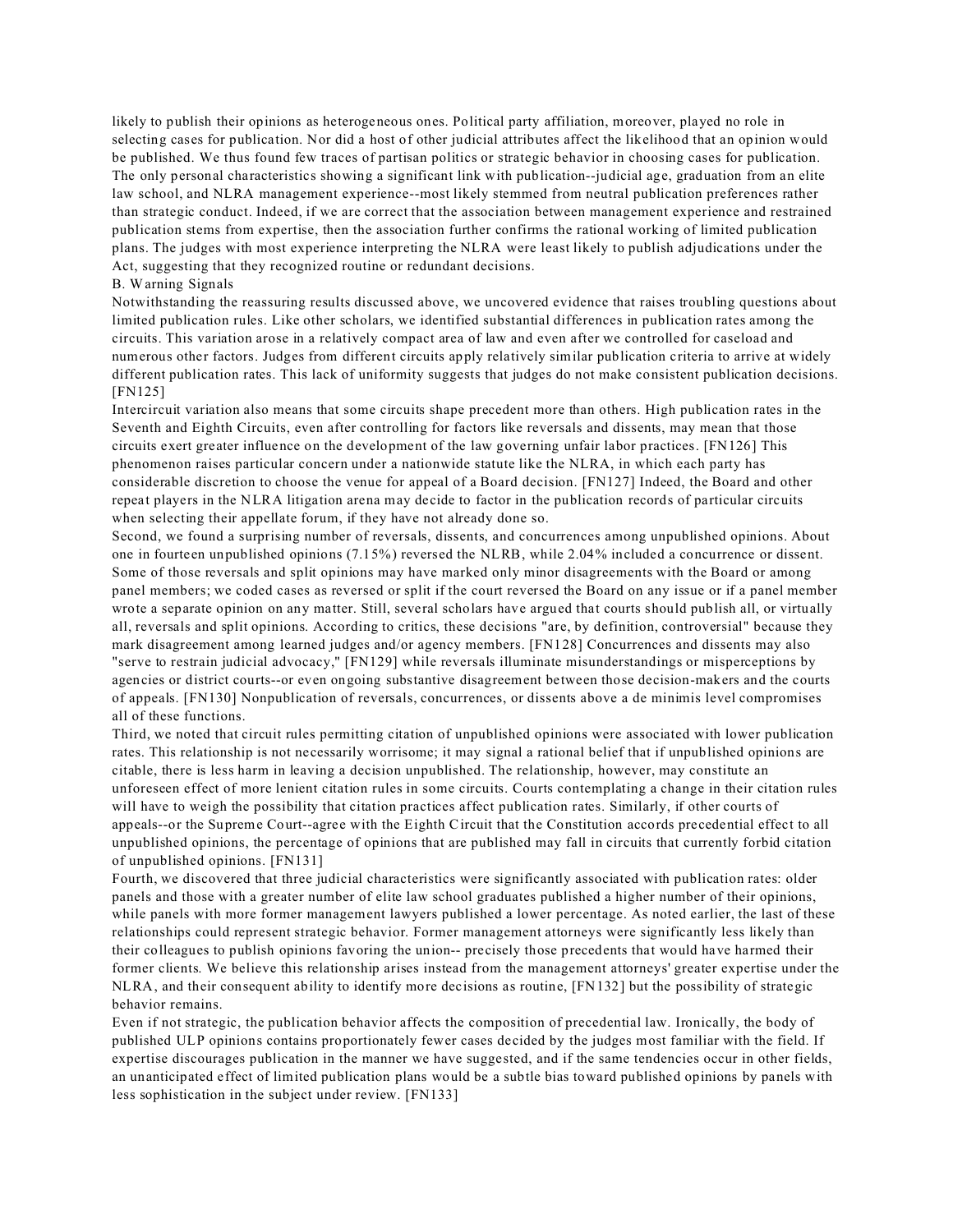All of the aforementioned effects have important implications for social scientists who study judicial decision-making. As other scholars have warned, the large percentage of unpublished opinions counsels against research based exclusively on published decisions. [FN134] This is especially true if any of the factors under investigation plays a role in selecting cases for publication. [FN135] Our own work shows that the tendency of elite law school graduates to publish significantly more ULP opinions than their colleagues, combined with the fact that opinions rated borderline for publication are likely to be pro-union affirmances, would lead a researcher analyzing only published opinions to the erroneous conclusion that graduates of elite law schools favor the union in their ULP votes. [FN136] Similarly, a focus on published opinions would lead that researcher to overlook a significant association between age and anti-union votes. [FN137] Today, a scholar who studies only published opinions from the United States Courts of Appeals does so at his or her peril.

Finally, and most notably, we found evidence that five judicial characteristics predicted votes even among unpublished opinions. Judges appointed by Democratic Presidents, those who had held elected office, and those who had served as full-time academics were significantly more likely than other judges to support the union in these cases. Judges who had served on another court, as well as Latino or Asian judges, were significantly less likely to vote for the union in unpublished cases.

These findings suggest that unpublished opinions may not be as routine as advocates of limited publication believe. On the contrary, partisan and attitudinal differences emerge even among these cases. The differences, in turn, may signal important dissension over points of law. It is possible that, contrary to the intent of limited publication plans, some unpublished opinions create new law and that judges disagree over the direction of those legal principles. It is also possible, however, that most unpublished opinions do apply settled law to the facts, but that judges differ in the way they apply that law. A Democratic judge may "see" a retaliatory motive behind an employer's disciplinary action, leading to a pro-union vote in a ULP case, while a Republican judge does not see such a motive on the same facts. A judge who has held elected office may be more sensitive than other judges to conduct tainting elections; she may perceive a chill on freedom of employee choice when other judges fail to do so. Unpublished opinions thus could "decide particular cases on the basis of well-settled principles of law," [FN138] while still reflecting substantial disagreement among judges about how those principles should apply.

Panel unanimity in most unpublished opinions does not negate this possibility. Cases are most likely to appear routine when the law is clear and all three judges agree on the application of that law to the facts. Yet our examination of unpublished cases suggests that some unanimous panels apply the law in ways that favor the union while others apply it in ways that support the employer. Analyzing a large number of cases, as we did, can reveal such tendencies.

These findings raise important policy issues about limited publication. Even if unpublished opinions articulate no new principles, do differences in applying settled law to the facts merit more public attention? One could argue that these differences are inevitable as judges apply nuanced standards in complex factual settings, that a sufficient number of these differences already appear among published cases, and that it is unnecessary to inflate the body of published precedent with further examples of subtle variation in the way judges apply existing principles to the facts. On the other hand, law consists largely of applying established principles to new facts. This is especially true under a mature statute like the NLRA, where many rules of law are well settled. If judges vary in predictable ways as they apply settled principles, litigants might benefit from being able to trace--and cite--those variations. More broadly, federal court scholars and the general public might deserve to know the extent to which judges differ in their application of existing law. Our findings raise questions about unpublished opinions that seem thus far to have escaped attention. [FN139]

In this connection, it is especially troubling that the coefficient for year of decision was negative and strongly significant in our regression among unpublished cases. This variable did not achieve significance in our previous analyses of all ULP cases. [FN140] It appears, therefore, that unpublished ULP decisions increasingly rejected union claims between 1987 and 1993, while published opinions showed no such tendency. Litigants who relied exclusively on published opinions, therefore, may have received inaccurate signals about judicial trends. Even if the courts did not articulate new pro-employer principles during that period, they may have applied existing law in a way that increasingly favored employers. The circuits' limited publication practices would have masked that trend. In sum, we identified numerous warning signals about the operation of limited publication plans. All of our findings, of course, are limited to unfair labor practice claims arising under the National Labor Relations Act. Different relationships might emerge if we studied other fields of law. When exploring publication decisions, however, it is important to focus on relatively discrete legal areas. Otherwise, variation among fields--with some subjects generating high rates of publication and others producing few published decisions--could conceal important relationships. Further, the trends we uncovered are unlikely to affect only NLRA decisions. Table I confirms that the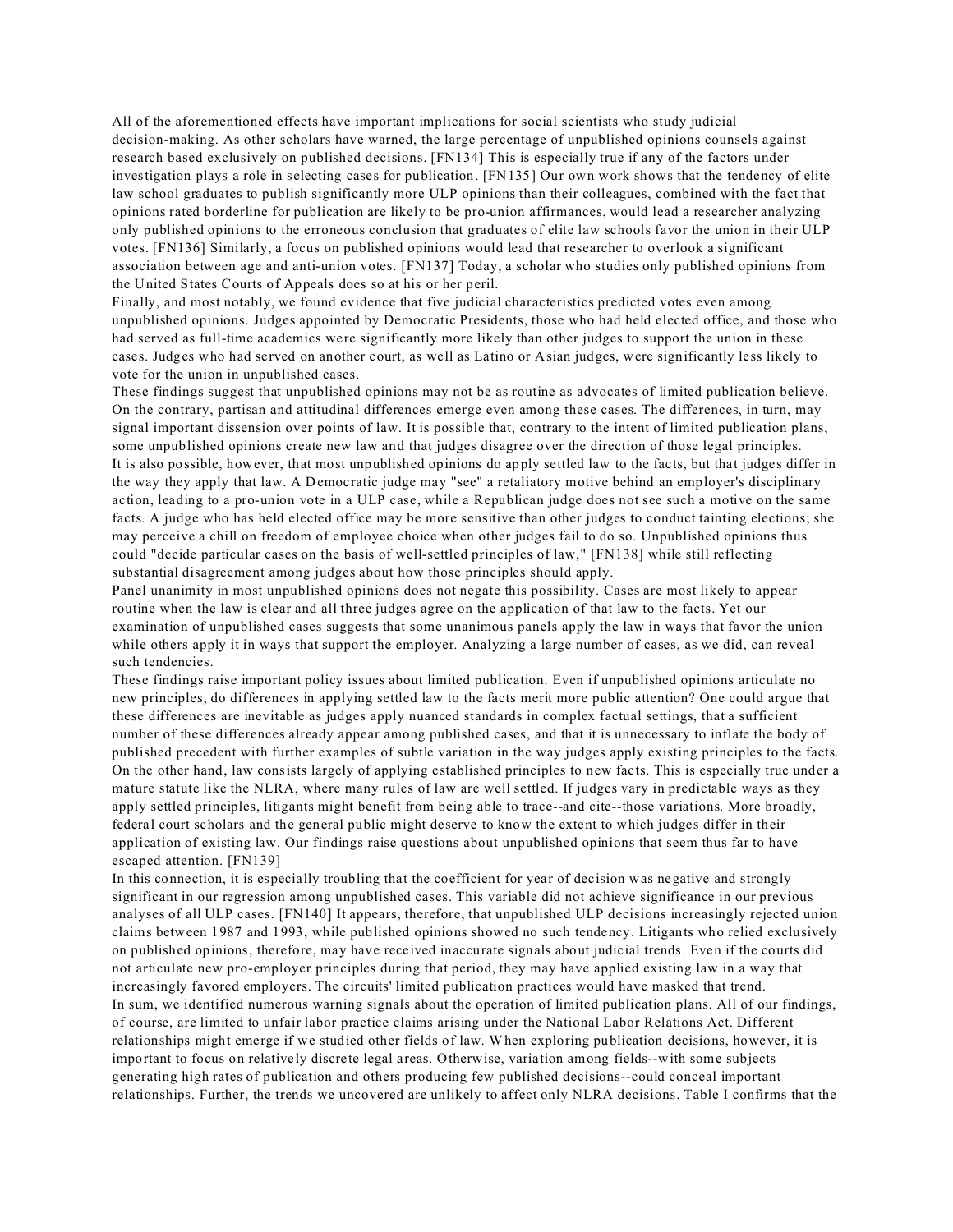circuits vary dramatically, not only in the percentage of ULP cases they publish, but in their overall percentages of published decisions. Publication rates among the circuits for ULP decisions correlate strongly with overall circuit-by-circuit publication rates. [FN141] Other results we uncovered in our analyses--such as the presence of partisan differences among unpublished decisions--are likely to occur in fields outside labor law as well. C. Should Unpublished Opinions Be Precedential?

The Eighth Circuit recently sent shock waves through the legal community by ruling that Article III of the Constitution requires the federal courts to accord precedential status to unpublished opinions. [FN142] The court's opinion--authored by Judge Richard Arnold--has triggered a constitutional debate that may be resolved by the Supreme Court. [FN143] The outcome of that controversy will depend upon constitutional principles, especially the meaning of the phrase "judicial Power" in Article III of the Constitution. [FN144] The findings we present here do not determine that constitutional issue, but some of them offer valuable background.

In particular, we found that the unpublished opinions we studied included a surprising number of reversals, dissents, and concurrences. Even more important, we discovered that outcomes among unpublished opinions showed significant associations with political party affiliation, specific professional experiences, and other characteristics of judges adjudicating the cases. Together, these findings suggest that panels authoring unpublished opinions reach some results with which other reasonable judges would disagree. Such divergent views are likely to reflect both differences as to the meaning of legal principles and disagreement over the proper application of seemingly settled law. Under those circumstances, failing to give unpublished opinions precedential effect raises the very specter described by the Eighth Circuit: that like cases will be decided in unlike ways, that judges' decisions will be "regulated only by their own (personal) opinions," [FN145] and that legal principles will evolve, not "in response to the dictates of reason," but "because judges have simply changed their minds." [FN146] Although courts may decide that maintaining a body of unpublished opinions is a practical necessity, our findings lend weight to the Eighth Circuit's concern that these decisions should carry the same precedential effect as other opinions.

In addition, our research confirms that circuits vary widely in the percentage of opinions they publish, even when analysis is limited to decisions arising under a single statute and when we control for separate factors that might affect publication (such as the presence of a reversal). Individual judges also seem to vary in their tendency to publish opinions after controlling for other factors. In our study, older judges and graduates of elite law schools showed a higher tendency to publish while judges who had represented management on NLRA matters were less inclined to publish their NLRA decisions. If unpublished opinions lack precedential value, then these patterns distort--probably unwittingly--the composition of opinions binding future decisions. Some circuits, and some judges, will determine the direction of authoritative case law more than others.

In concluding that the Constitution requires Article III courts to give all decisions precedential effect, the Eighth Circuit invoked Justice Story's warning that "(a) more alarming doctrine could not be promulgated by any American court, than that it was at liberty to disregard all former rules and decisions, and to decide for itself, without reference to the settled course of antecedent principles." [FN147] Rules restricting the citation of unpublished opinions are not that arbitrary; they do not allow a court to look back at the accumulated body of decisions and decide for itself which ones to honor. Instead, limited citation rules have a prospective effect; they allow a panel to decide whether the case before it will bind judges in future cases. Courts will have to determine whether this practice is as worrisome as one allowing a court to "disregard all former rules and decisions" and, whatever that answer, whether the practice exceeds the "judicial Power" conferred by the Constitution.

Our research shows that publication decisions, when combined with limited- citation rules, do affect the substance of precedential law. Unpublished decisions do not reflect routine applications of existing law with which all judges would agree. If they did, these decisions would not include a noticeable number of reversals, dissents, or concurrences, nor would they show significant associations between case outcome and judicial characteristics. Likewise, individual courts and judges do not exhibit uniform tendencies to publish their opinions. Even after controlling for important case characteristics, some judges and courts are more likely to authorize publication than others. If these judges and courts also differ on their substantive results, as much research suggests, then the shape of precedent will be affected by seemingly neutral publication decisions. [FN148]

**Our findings thus yield troubling public policy implications that make the constitutional issue posed by the Eighth Circuit more stark. We know that at least some unpublished decisions reach results with which other judges would disagree, and that judges and courts also vary in their tendency to publish outcomes. It follows that denying precedential value to unpublished opinions gives judges discretion to decide which of their rulings will bind future decision-makers--and sets the stage for inconsistent treatment of like cases. Whether such a denial is consistent with the principle of "judicial Power" embedded in the Constitution awaits a definitive answer.**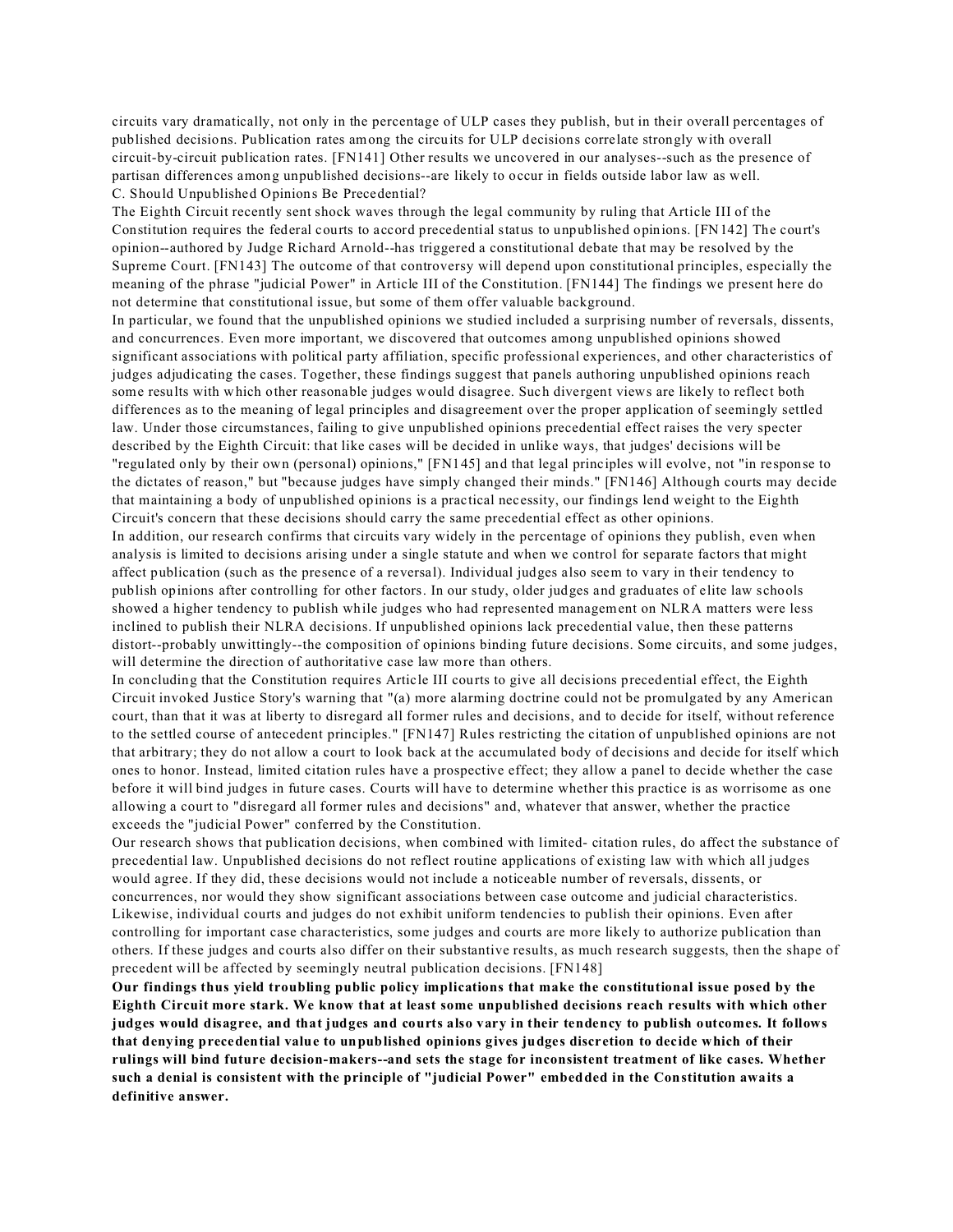#### Conclusion

More than 25 years after the adoption of limited publication plans in the federal courts of appeals, controversy continues over the impact of those plans. For today's courts, some such plans seem essential. Without an increase in the number of sitting judges or a reduction in the courts' caseload, it is unimaginable that the courts could publish detailed deliberative opinions in every case they decide. [FN149] The tension between limited publication and a tradition of precedential decision-making, however, warrants ongoing examination of publication decisions. [FN150] Our investigation, using sophisticated empirical techniques, yields both reassurance and concern. The absence of strategic behavior, partisan publication decisions, or whistleblower effects suggests that panels generally pursue neutral criteria when deciding which opinions to publish. On the other hand, the substantial variation in publication rates among circuits resolving comparable claims under a single statute suggests that judges implement those criteria quite differently. The evidence of partisan disagreement among unpublished decisions, moreover, raises intriguing questions about the role of judicial attitudes in applying settled precedents.

Applying law, like shaping it, requires judgment; judgment implies discretion. Jurists and scholars have skirted the fact that many unpublished opinions, even those announcing no new principles of law, embody discretion. We should not expect mechanical justice from appellate judges, and it is unlikely that they perform rote duties in 80% of the cases they resolve. Exploring the role of discretion in unpublished opinions, as we have done here, can inform the administration of limited publication plans. That inquiry also expands our understanding of the ways in which appellate decision-making interweaves fact, principle, and discretion.

[FNa1]. John Deaver Drinko/Baker & Hostetler Chair in Law, The Ohio State University; Director, The John Glenn Institute for Public Service and Public Policy; Fellow, Center for Law, Policy, and Social Science, The Ohio State University College of Law. We thank Lawrence Baum, Douglas Berman, Gregory Caldeira, Ruth Colker, Corey Ditslear, Lowell Hargens, Alan Michaels, Michael Solimine, and participants at workshops sponsored by the Northwestern University School of Law and Ohio State's Center for Law, Policy, and Social Science for their helpful comments. The Fund for Labor Relations Studies provided financial support for this project.

[FNaa1]. Professor of Law, The Ohio State University; Director, Center for Law, Policy, and Social Science, The Ohio State University College of Law.

[FN1]. According to figures released by the Administrative Office of the United States Courts, the courts of appeals resolved 26,727 cases on the merits during the year ending September 30, 1999. Judicial Business of the United States Courts: 1999 Annual Report of the Director 49 tbl. S-3 (2000), available at

http://www.uscourts.gov/judbus1999/s03sep99.pdf (hereinafter 1999 Annual Report). Only 5,371 of those dispositions generated a signed, published opinion; 461 yielded an unsigned published opinion; and nine produced a brief published statement that did not detail the panel's reasoning. Id. Fully 78.1% of the courts' merits dispositions were unpublished. Id. The largest category of these unpublished dispositions (15,528) were "written, reasoned, unsigned" opinions or memoranda; 3,951 were "written, signed" opinions; 1,290 were "written, unsigned (judgments), without comment"; and 117 were oral. Id. All of these figures exclude the Court of Appeals for the Federal Circuit. The 78.1% figure reflects a steady increase in the proportion of unpublished merits dispositions since the late 1970s. See infra notes 16-18 and accompanying text.

[FN2]. Judge Wald eloquently summed up the second-class status of cases decided by unpublished disposition: They "will likely receive a few sentences of rationale with maybe a citation or two; they will be memorialized, if at all, only in computer data banks, rather than in the red, gold, and black volumes of the Federal Reporter; they cannot be cited as authority for any proposition, rendering them in effect a class of legal 'untouchables.' " Patricia M. Wald, The Rhetoric of Results and the Results of Rhetoric: Judicial Writings, 62 U. Chi. L. Rev. 1371, 1373 (1995). [FN3]. See 1999 Annual Report, supra note 1, at 49 tbl. S-3.

[FN4]. See Mitu Gulati & C.M.A. McCauliff, On Not Making Law, 61 Law & Contemp. Probs. 157, 200 (1998). [FN5]. See generally Boyce F. Martin, Jr., In Defense of Unpublished Opinions, 60 Ohio St. L.J. 177 (1999); Philip Nichols, Jr., Selective Publication of Opinions: One Judge's View, 35 Am. U. L. Rev. 909 (1986); Philip Shuchman & Alan Gelfand, The Use of Local Rule 21 in the Fifth Circuit: Can Judges Select Cases of 'No Precedential Value' ?, 29 Emory L.J. 195 (1980); Elizabeth M. Horton, Comment, Selective Publication and the Authority of Precedent in the United States Courts of Appeals, 42 UCLA L. Rev. 1691 (1995). Professors Berman and Cooper recently argued that unpublished opinions play a valuable role in allowing panels to explore the implications of new legal doctrines before adopting settled rules. See Douglas A. Berman & Jeffrey O. Cooper, In Defense of Less Precedential Opinions: A Reply to Chief Judge Martin, 60 Ohio St. L.J. 2025, 2040-41 (1999).

[FN6]. See Martha J. Dragich, Will the Federal Courts of Appeals Perish if They Publish? Or Does the Declining Use of Opinions to Explain and Justify Judicial Decisions Pose a Greater Threat?, 44 Am. U. L. Rev. 757, 785-802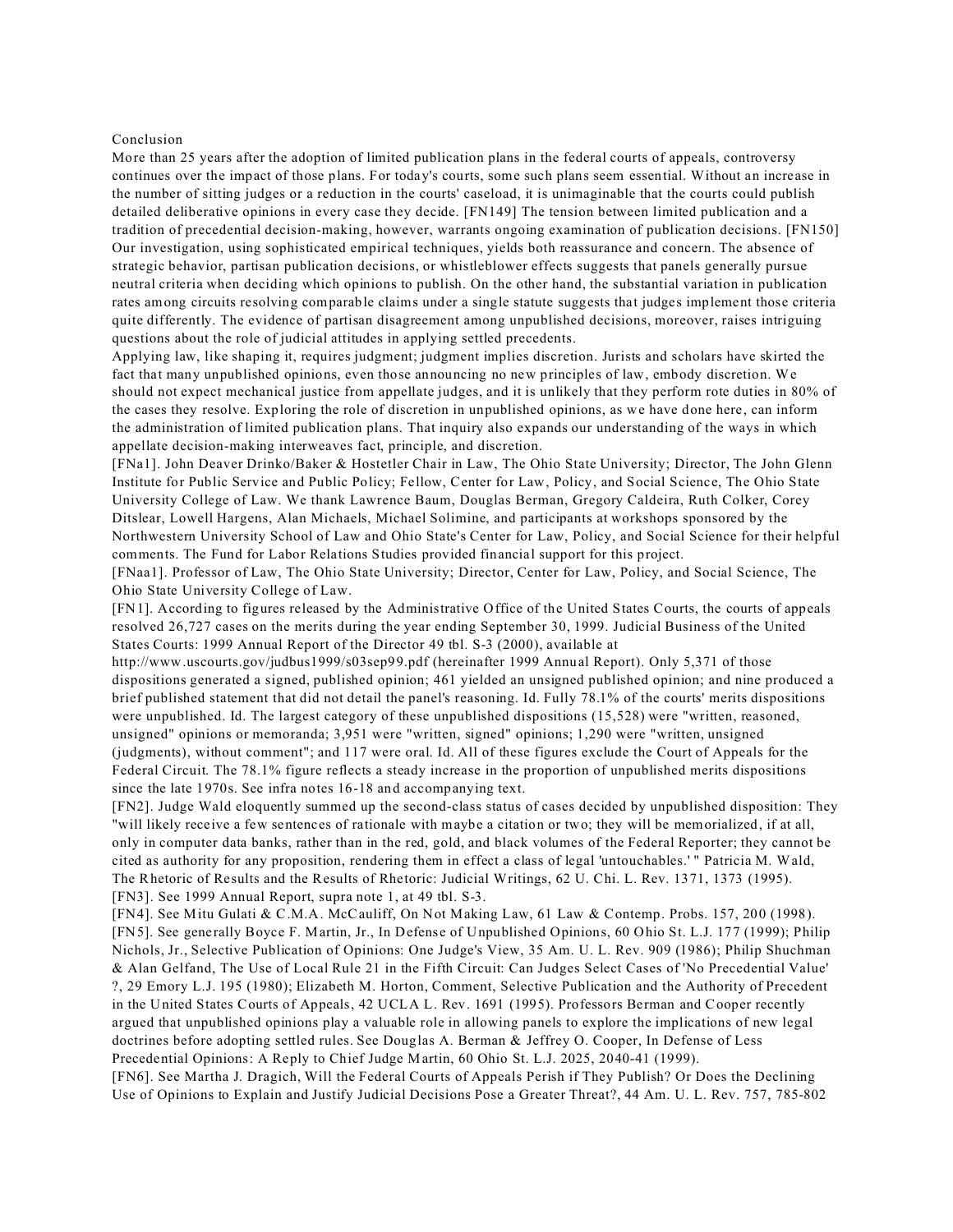(1995); Pamela Foa, Comment, A Snake in the Path of the Law: The Seventh Circuit's Non-Publication Rule, 39 U. Pitt. L. Rev. 309, 338-40 (1977). See generally Gulati & McCauliff, supra note 4; William L. Reynolds & William M. Richman, An Evaluation of Limited Publication in the United States Courts of Appeals: The Price of Reform, 48 U. Chi. L. Rev. 573 (1981) (hereinafter Reynolds & Richman, Price of Reform); William L. Reynolds & William M. Richman, The Non-Precedential Precedent--Limited Publication and No-Citation Rules in the United States Courts of Appeals, 78 Colum. L. Rev. 1167 (1978) (hereinafter Reynolds & Richman, Non-Precedential Precedent); Kirt Shuldberg, Comment, Digital Influence: Technology and Unpublished Opinions in the Federal Courts of Appeals, 85 Cal. L. Rev. 543 (1997); Donald R. Songer, Criteria for Publication of Opinions in the U.S. Courts of Appeals: Formal Rules Versus Empirical Reality, 73 Judicature 307, 309 (1990).

[FN7]. Many state courts also maintain limited publication plans; several scholars have investigated the scope of those plans. See generally Keith H. Beyler, Selective Publication Rules: An Empirical Study, 21 Loy. U. Chi. L.J. 1 (1989) (discussing the empirical study of both state and federal rules on selective publication); Thomas B. Marvell, State Appellate Court Responses to Caseload Growth, 72 Judicature 282 (1989) (documenting the growing use of unpublished opinions by state courts).

[FN8]. Anastasoff v. United States, 223 F.3d 898 (8th Cir. 2000). The court noted that Article III vests only "judicial Power" in the federal courts, U.S. Const. art. III, § 1, cl. 1, and held that this power necessarily embraces the principle of precedent. Anastasoff, 223 F.3d at 900, 905.

[FN9]. Id. at 904 ("The question presented here is not whether opinions ought to be published, but whether they ought to have precedential effect, whether published or not."). Indeed, the court noted that "limited publication of judicial decisions was the rule" at the time the Constitution was ratified. Id. at 903.

Nor did the Eighth Circuit rule that precedents can never be overruled. See id. at 904. On the contrary, the court confirmed that "(c)ases can be overruled. Sometimes they should be." Id. The court, however, pointed out that overruling a precedent requires "a burden of justification" with the "reasons for rejecting (the precedent) . . . made convincingly clear." Id. at 905. Within the Eighth Circuit, moreover, only the en banc court may overrule a panel decision. Id. at 904.

[FN10]. National Labor Relations Act, 29 U.S.C. §§ 151-169 (1994).

[FN11]. The database derives from one we analyzed in James J. Brudney, Sara Schiavoni, & Deborah J. Merritt, Judicial Hostility Toward Labor Unions? Applying the Social Background Model to a Celebrated Concern, 60 Ohio St. L.J. 1675 (1999). That article includes a more extensive discussion both of how we built the database and of the variables it contains. As explained further below, we reorganized the database for the current study so that we could analyze by case (the appropriate unit for publication decisions) rather than by individual judges' votes on particular issues.

[FN12]. Reports of the Proceedings of the Judicial Conference of the United States: 1964 Annual Report of the Director of the Administrative Office of the United States Courts 11 (1965). The resolution also applied to district courts, but we focus exclusively on the courts of appeals in this Article. For helpful discussions of the evolution of limited publication rules, see Dragich, supra note 6, at 760-64; Reynolds & Richman, Price of Reform, supra note 6, at 577- 79; Songer, supra note 6, at 307-08.

[FN13]. See, e.g., Leonard I. Garth, Views from the Federal Bench: Past, Present & Future, 47 Rutgers L. Rev. 1361, 1364 (1995) (recalling that the Third Circuit published opinions in all cases through the early 1970s); Songer, supra note 6, at 308 (suggesting that the percentage of unpublished opinions did not begin to escalate sharply in most circuits until the mid-1970s, and was still as low as 33.6% in the Eighth Circuit in 1984).

[FN14]. Reports of the Proceedings of the Judicial Conference of the United States: 1972 Annual Report of the Director of the Administrative Office of the United States Courts 33 (1973).

[FN15]. See Reynolds & Richman, Price of Reform, supra note 6, at 578-79; Songer, supra note 6, at 308.

[FN16]. Songer, supra note 6, at 308. As other scholars have recognized, the phrase "unpublished opinions" is somewhat euphemistic. See, e.g., Reynolds & Richman, Price of Reform, supra note 6, at 585. The category includes orders, judgments, and memoranda, many containing little judicial reasoning. It might be more accurate to refer to these cases as "unpublished dispositions." The cases, however, all represent judicial dispositions on the merits after oral argument and/or submission of formal briefs. See infra note 17. They are "unpublished opinions" in the sense that they are unpublished dispositions that might have produced published opinions. We thus follow the convention of other scholars in referring to these dispositions as "unpublished opinions." See, e.g., Reynolds & Richman, Price of Reform, supra note 6, at 585 & n.40.

[FN17]. See Reports of the Proceedings of the Judicial Conference of the United States: 1979 Annual Report of the Director of the Administrative Office of the United States Courts 344-46 tbl. B-1 (1980) (hereinafter 1979 Annual Report) (reporting 9,361 cases disposed of after oral argument or submission on the briefs); Reynolds & Richman,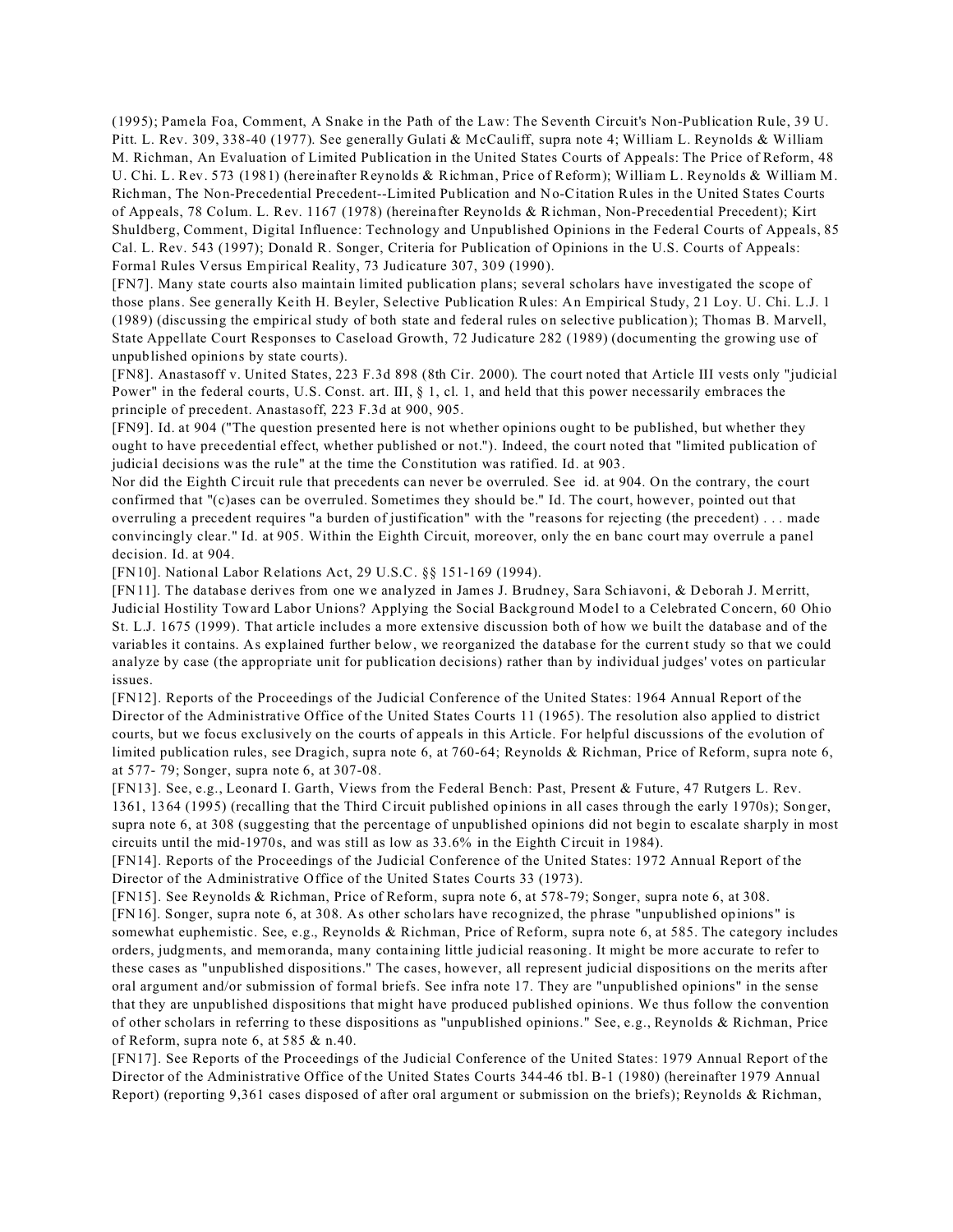Price of Reform, supra note 6, at 584 & n.39, 586 (reporting that 4,699 out of 12,419 opinions were published for the year ending June 30, 1979). The 4,699 published opinions comprised 50.2% of the 9,361 merits dispositions. Reynolds and Richman estimated that as many as 61.7% of all dispositions were unpublished in 1978-79, Reynolds & Richman, Price of Reform, supra note 6, at 587, but they included all "appeals terminated 'by judicial action' " in those calculations. Id. at 585 n.45. That larger universe includes cases resolved without formal briefs or oral argument, including "motions for summary affirmance, motions for stays, and motions for bail reductions." Id. at 586 n.45. One could dicker over the set of dispositions that might produce published opinions, but we prefer the Administrative Office of the U.S. Courts' more conservative definition of "cases disposed of after hearing or submission," 1979 Annual Report, supra, and use that definition to calculate the percentage of published opinions throughout this Article. In more recent years, the courts have referred to that category as "cases terminated on the merits after oral hearings or submission on briefs." 1999 Annual Report, supra note 1, 49 tbl. S-3. In any event, it bears noting that our estimate of the percentage of unpublished opinions is conservative. If we adopted the somewhat broader universe of cases studied by Reynolds and Richman, the percentage of unpublished opinions would be even higher.

[FN18]. See Reports of the Proceedings of the Judicial Conference of the United States: 1989 Annual Report of the Director of the Administrative Office of the United States Courts 109 tbl. S-5 (1990) (showing that 64.6% of merits dispositions were unpublished).

[FN19]. See 1999 Annual Report, supra note 1, at 49 tbl. S-3.

[FN20]. 8th Cir. R. App. I; see also D.C. Cir. R. 36(a) (stating that the court's policy is to publish opinions that have "general public interest"); 5th Cir. R. 47.5.1 (stating that opinions "that may in any way interest persons other than the parties to a case should be published"). Throughout this section, we cite the circuit rules in effect in 1993, the end of the seven-year period we studied. Most circuits have not changed those rules substantially since 1993. But see supra notes 8-9 and accompanying text (noting Eighth Circuit's recent decision striking its rule governing limited citation and precedential effect of unpublished opinions). Eleven of the twelve circuits, moreover, maintained the same publication rules in all relevant respects during the full seven years we studied. For the Tenth Circuit, the only circuit that changed relevant rules between 1986 and 1993, we discuss both versions of the rules. See infra notes 28, 31, and accompanying text.

[FN21]. Courts were especially likely to require, rather than encourage, publication if the appellate decision reversed a published opinion. See D.C. Cir. R. 14(b) (1993) ("An opinion, memorandum, or other statement explaining the basis for this Court's action . . . shall be published if . . . it reverses a published agency or district court decision."); 5th Cir. R. 47.5.1 (1993) ( "An opinion may also be published if it . . . reverses the decision below."); 6th Cir. R. 24(a) (1993) ("The following criteria shall be considered by panels in determining whether decisions will be designated for publication ... whether it reverses the decision below."); 7th Cir. R. 53(c)(1)(v) (1993) ("A published opinion will be filed when the decision . . . reverses a judgment or denies enforcement of an order when the lower court or agency has published an opinion supporting the judgment or order."); 8th Cir. R. App. II (1993) ("An opinion should be published when the case or opinion . . . does not accept the rationale of a previously published opinion in that case."). The Ninth Circuit's rules seem to favor publication of cases reversing published dispositions by implication. The rules provide for opinion status (and thus publication under that court's nomenclature) if the appellate decision disposes "of a case in which there is a published opinion by a lower court or administrative agency, unless the panel determines that publication is unnecessary for clarifying the panel's disposition of the case." 9th Cir. R. 36-2 (1993). Presumably reversals would require that clarification, because the agency's or lower court's rationale would not support the result.

[FN22]. See 1st Cir. R. 36.2(b)(3) (1993) ("When a panel decides a case with a dissent, or with more than one opinion, the opinion or opinions shall be published unless all the participating judges decide against publication."); 2d Cir. R. 0.23 (1993) (authorizing summary disposition with unpublished memoranda only "in those cases in which decision is unanimous"); 5th Cir. R. 47.5.1 (1993) ("An opinion may also be published if it . . . is accompanied by a concurring or dissenting opinion."); 9th Cir. R. 36-2(f) (1993) ("A written, reasoned disposition shall be designated as an OPINION (and published under Rule 36-1) . . . if it . . . (i)s accompanied by a separate concurring or dissenting expression, and the author of such separate expression requests publication of the disposition of the Court and the separate expression.").

[FN23]. See 1st Cir. R. 36.2(b)(2) (1993) ("W ith respect to cases decided by a unanimous opinion with a single opinion, . . . (a)fter an exchange of views, should any judge remain of the view that the opinion should be published, it shall be."); id. 36.2(b)(3) (1993) (any case generating more than one opinion "shall be published unless all the participating judges decide against publication"); 2d Cir. R. 0.23 (1993) (authorizing summary disposition without published opinion only if "each judge of the panel believes that no jurisprudential purpose would be served by a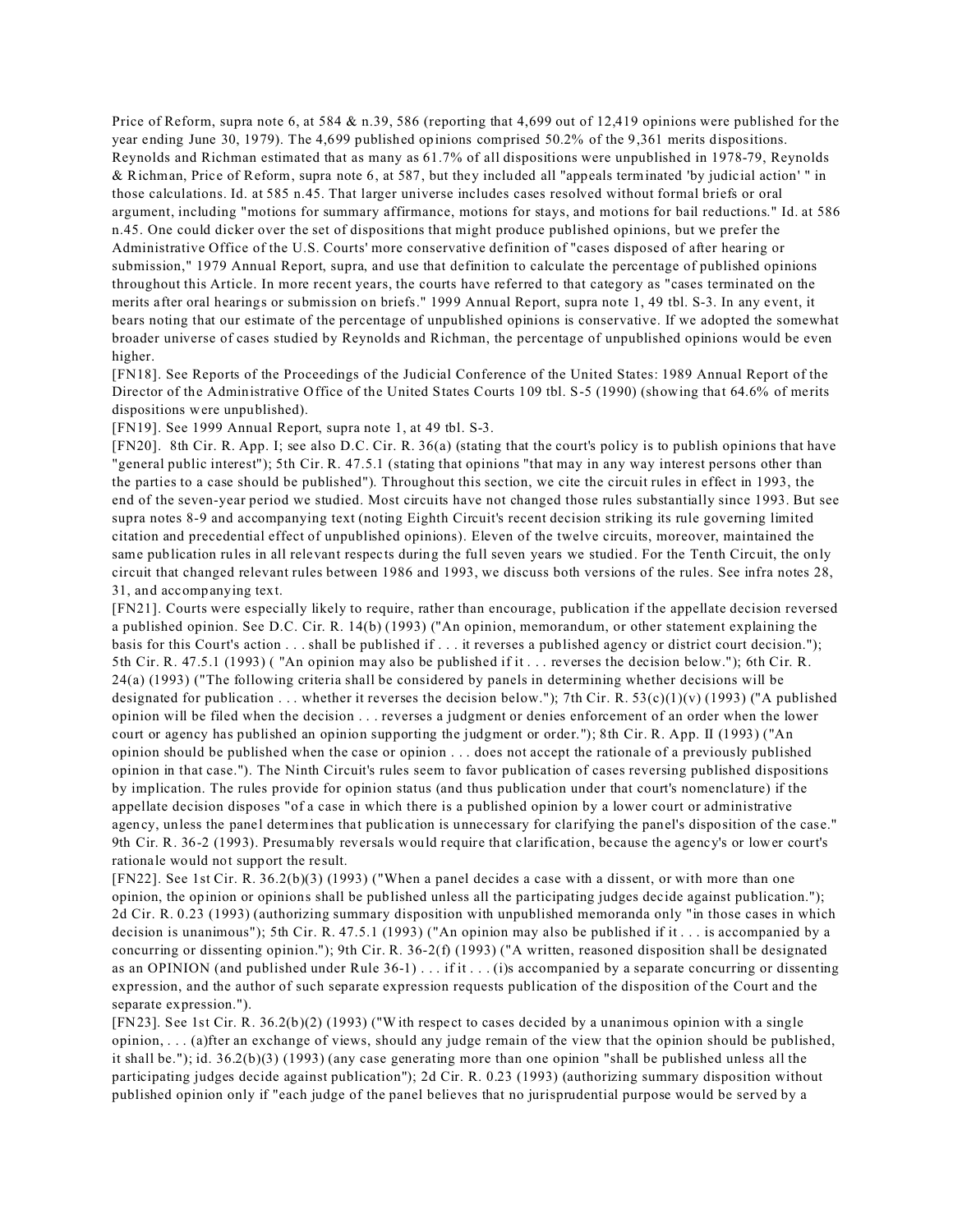written opinion"); 5th Cir. R. 47.5.2 (1993) ("An opinion shall be published unless each member of the panel deciding the case determines that its publication is neither required nor justified under the criteria for publication."). The Eighth Circuit's rule was not quite as firm as these others but appeared to give individual judges the power to force publication as long as they had authored some opinion in the case. 8th Cir. R. App. II (1993) ("The Court or a panel will determine which of its opinions are to be published, except that a judge may make any of his opinions available for publication."). We thus counted the Eighth Circuit among courts giving an individual judge the power to force publication. The Fourth Circuit, in contrast, gave an individual judge the power to force publication only if that judge had authored the primary opinion in the case and the case had been "formally briefed and presented at oral argument." 4th Cir. R. 36.3 (1993). We viewed this rule as too restrictive to give an individual judge power to force publication in a substantial number of cases.

[FN24]. See 3d Cir. I.O.P. ch. V(F)(3) (1993) ("the determination is made by a majority of the panel"); 6th Cir. R. 24(b) (1993) ("opinions shall be designated for publication unless a majority of the panel deciding the case determines otherwise"); 7th Cir. R. 53(d)(1) (1993) ("The determination to dispose of an appeal by unpublished order shall be made by a majority of the panel rendering the decision."); 9th Cir. R. 36-5 (1993) ("An order may be specially designated for publication by a majority of the judges acting.").

[FN25]. But see supra note 23 (describing the Fourth Circuit's limited rule with respect to cases formally briefed and presented at oral argument).

[FN26]. Typical criteria included those listed by the Seventh Circuit, which required publication of any decision that (i) establishes a new, or changes an existing rule of law; (ii) involves an issue of continuing public interest; (iii) criticizes or questions existing law; (iv) constitutes a significant and non-duplicative contribution to legal literature (A) by a historical review of law, (B) by describing legislative history, or (C) by resolving or creating a conflict in the law; . . . or (vi) is pursuant to an order of remand from the Supreme Court and is not rendered merely in ministerial obedience to specific directions of that Court.

7th Cir. R. 53(c) (1993).

[FN27]. The Second Circuit provided simply for nonpublication in "those cases in which decision is unanimous and each judge of the panel believes that no jurisprudential purpose would be served by a written opinion." 2d Cir. R. 0.23 (1993). The Eleventh Circuit similarly declared that "(o)pinions that the panel believes to have no precedential value are not published." 11th Cir. R. 36-1 I.O.P. (1993). The rule also exhorted members of the court "to exercise imaginative and innovative resourcefulness in fashioning new methods to increase judicial efficiency and reduce the volume of published opinions." Id.

[FN28]. Compare 10th Cir. R. 17 (as amended Mar. 14, 1979), with 10th Cir. R. 36 (effective Jan. 1, 1989). The Tenth Circuit was the only court that changed its publication rules in any relevant respect during the seven years we studied. See also infra note 31 (describing Tenth Circuit's change in rules governing citation of unpublished opinions).

[FN29]. See 1st Cir. R. 36.1 (1993); 2d Cir. R. 0.23 (1993); 7th Cir. R. 53(b)(2)(iv) (1993); 8th Cir. R. App. II (1993); 9th Cir. R. 36-3; D.C. Cir. R. 11(c) (1993). The Eighth Circuit recently struck down the successor to its citation rule, holding that Article III of the Constitution requires all judicial decisions to carry precedential weight. Anastasoff v. United States, 223 F.3d 898 (8th Cir. 2000). The limited citation rule was in effect during the period we studied.

[FN30]. See 4th Cir. R. 36.5 (1993) ("disfavored"); 5th Cir. R. 47.5.3 (1993) ("should normally be cited" only to establish law of the case or for related purposes); 6th Cir. R. 24(c) (1993) ("disfavored"); 11th Cir. R. 36- 1 I.O.P. (1993) ("looked upon with disfavor").

[FN31]. Compare 10th Cir. R. 17(c) (as amended Mar. 14, 1979) ("Unpublished opinions, although unreported, can nevertheless be cited, if relevant, in proceedings before this or any other court."), with 10th Cir. R. 36.3 (effective Jan. 1, 1989) ("Unpublished opinions and orders and judgments of this court have no precedential value and shall not be cited, or used by any court within the Tenth Circuit, except for purposes of establishing the doctrines of the law of the case, res judicata, or collateral estoppel."). In November 1993, the Tenth Circuit changed once again, suspending its no-citation rule as of January 1, 1994, and allowing citation of unpublished dispositions for their "persuasive value." Tenth Circuit General Order (Nov. 29, 1993). That change, however, occurred after the period we studied. [FN32]. See Reynolds & Richman, Non-Precedential Precedent, supra note 6, at 1180-81. The court later incorporated a formal reference in its internal operating procedures, noting that "(b)ecause the court historically has not regarded unpublished opinions as precedents that bind the court, the court by tradition does not cite to its unpublished opinions as authority." 3d Cir. I.O.P. 5.8. The reference, however, still stopped short of prohibiting citations by counsel.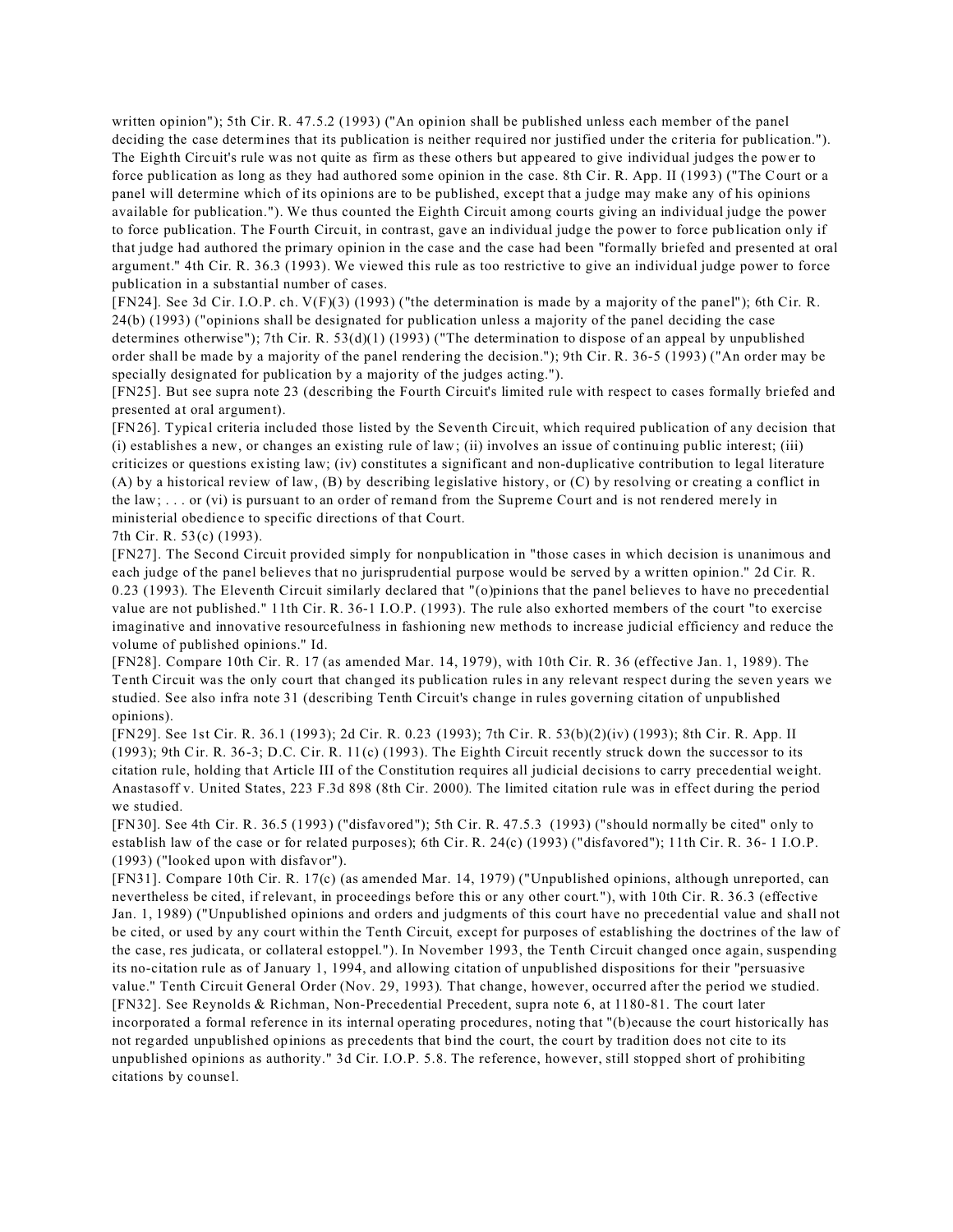[FN33]. See Stephen Breyer, The Donahue Lecture Series: Administering Justice in the First Circuit, 24 Suffolk U. L. Rev. 29, 33, 43 (1990); Reynolds & Richman, Price of Reform, supra note 6, at 624-25.

[FN34]. See William M. Richman & William L. Reynolds, Elitism, Expediency, and the New Certiorari: Requiem for the Learned Hand Tradition, 81 Cornell L. Rev. 273, 290-92 (1996).

[FN35]. For further discussion of these categories, see infra notes 47-54 and accompanying text.

[FN36]. Cases were stratified by year. See Brudney, Schiavoni, & Merritt, supra note 11, at 1695 n.71.

[FN37]. Procedural matters included issues such as timeliness or waiver of a claim, as well as a distinct category of arguments questioning the status of an employer as a successor in the context of a sale, acquisition, or merger. Jurisdictional claims challenged the Board's authority over certain categories of workers or its compliance with interstate commerce requirements. Most constitutional claims raised procedural due process issues.

[FN38]. Overall, the number of threshold issues remaining in the database was very small. Twenty-four unweighted cases, representing a total of 67.71 decided cases, raised successor claims; thirty-two unweighted cases, representing 97.61 decided cases, considered other procedural claims; seventeen unweighted cases, representing 48.20 decided cases, resolved jurisdictional issues; and two unweighted cases, representing 6.90 cases, included constitutional claims. As explained further below, we controlled for the presence of the first three of these threshold issues when analyzing publication rates for ULP claims. See infra notes 50-51 and accompanying text.

In addition to the procedural, jurisdictional, and constitutional issues noted above, we excluded a handful of cases involving two groups of unusual ULP issues: cases questioning "the scope and content of relief against a union" (rather than against the employer) and cases in "which employees prevailed against both an employer and a union." Brudney, Schiavoni, & Merritt, supra note 11, at 1696 n.77. These cases were few in number and differed materially from the ULP cases we analyze here. In contrast to the procedural, jurisdictional, and constitutional issues, none of the cases retained in our database included these unusual ULP claims as adjunct issues.

[FN39]. Although we round off the number of decisions in text, decision totals are not round numbers because of the manner in which we weighted sampled affirmances. The 258 sampled affirmances actually represent 884.76 affirmed decisions for a total of 1,139.76 "decisions" in the database.

[FN40]. The circuits vary widely in the extent to which they make unpublished opinions available electronically. See Ruth Colker, The Americans with Disabilities Act: A Windfall for Defendants, 34 Harv. C.R.- C.L. L. Rev. 99, 104-05 (1999). Three circuits withhold their unpublished opinions from all electronic databases; the others distribute unpublished opinions through Westlaw, Lexis, Public Access to Court Electronic Records ("PACER"), or their own websites. Id. at 104 n.30. Lexis and Westlaw download opinions from the latter two sources. Whether they receive unpublished opinions directly from the courts or from these other sources, Lexis and Westlaw include only some unpublished dispositions in their databases. See id.

[FN41]. Because we hypothesized that any reversal might favor publication, we coded a case as "reversed" as long as the court reversed, remanded, or vacated a Board judgment on any issue. Cases in which some issues were affirmed and others reversed, therefore, appear in our database as reversals.

[FN42]. We coded a case as favoring the union only if the court disposed of all issues in the union's favor. A substantial majority of appellate cases resolving ULP claims (69.19%) entirely favor the union. See also Brudney, Schiavoni, & Merritt, supra note 11, at 1714 tbl. I (reporting that 76% of all judicial votes on distinct issues in ULP cases favor the union). We therefore hypothesized that any departure from the pro-union norm, even involving a single issue, might favor publication.

Pro-union outcomes in the courts of appeals largely reflect the nature of cases appealed to those courts from the National Labor Relations Board. During the period we studied, 88% of the issues appealed to the courts had been resolved in favor of the union by the Board. Brudney, Schiavoni, & Merritt, supra note 11, at 1714 tbl. I. That figure, of course, does not reflect the full universe of cases brought under the NLRA: over 90% of such disputes are dismissed, withdrawn, or settled before a case is tried or appealed to the Board. See William N. Cooke et al., The Determinants of NLRB Decision-Making Revisited, 48 Indus. & Lab. Rel. Rev. 237, 238-39 (1995) (stating that the Board decided only about 2.5% of all ULP cases closed in fiscal year 1990); 55 NLRB Ann. Rep. 157 (1990) (showing that, out of more than 32,000 unfair labor practice cases closed in fiscal year 1990, fewer than 1,100 reached stage of a Board order); 54 NLRA Ann. Rep. 211 (1989) (showing that, in fiscal year 1989, fewer than 1,100 of nearly 30,000 closed cases reached the stage of a Board order).

[FN43]. See supra notes 29-32 and accompanying text (discussing variation in citation practices). We counted the Third Circuit among the courts allowing citation, because it never prohibited that practice. See supra note 32. The Tenth Circuit changed its citation rule during the years we studied; we coded Tenth Circuit cases according to the prevailing rule at the time they were decided.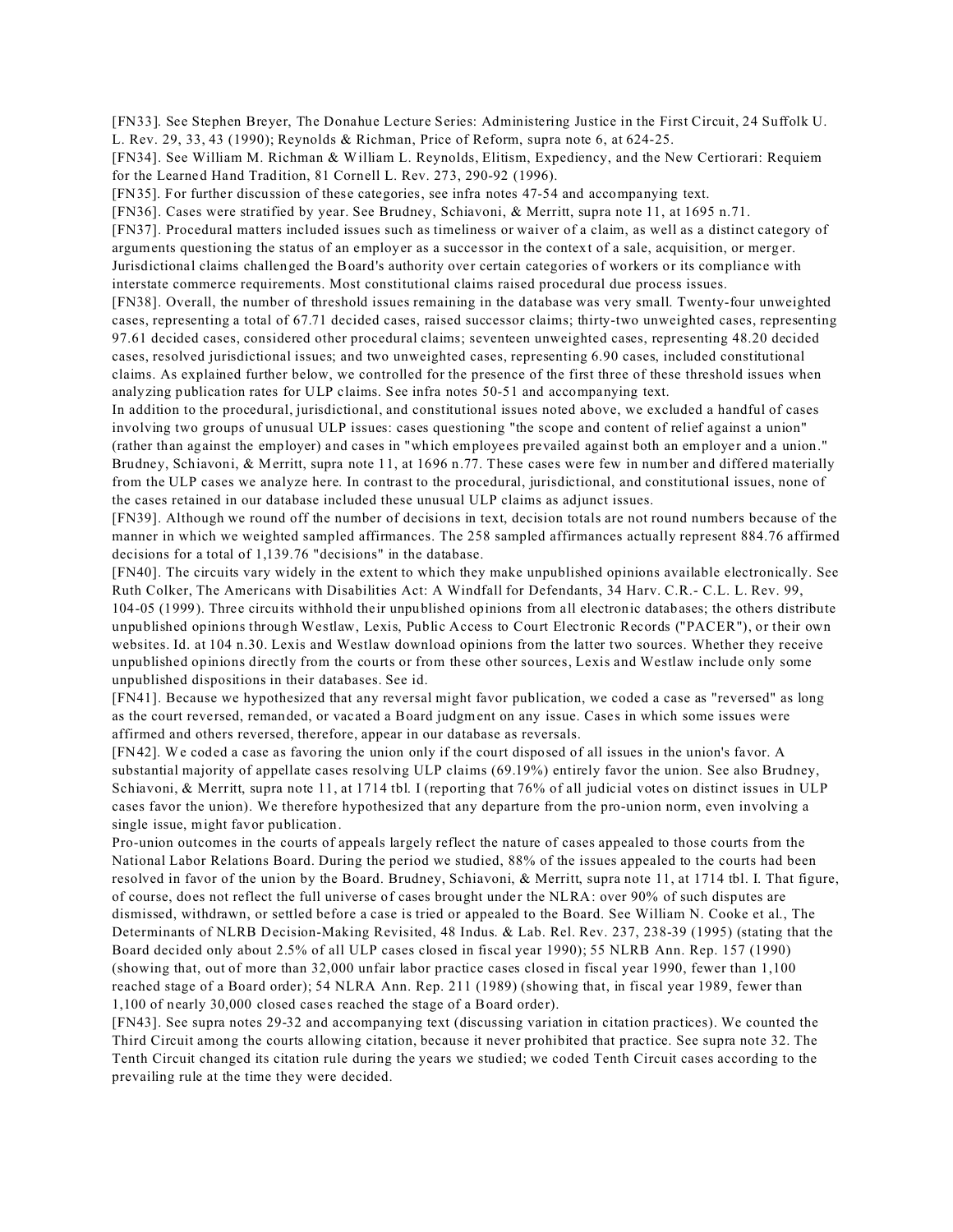[FN44]. See supra notes 21-22 (describing circuit variation on these publication criteria).

[FN45]. As noted above, four circuits did not address the number of judges needed to publish an opinion. See supra note 25 and accompanying text. Those four circuits formed the reference category for the two dummy variables described above.

[FN46]. See supra notes 26-28 and accompanying text.

[FN47]. 29 U.S.C. § 158(a)(5) (1994). These claims include some "technical" violations of section 8(a)(5) in which the employer sought to challenge the Board's certification of the union based on either the scope of the bargaining unit or alleged union misconduct during the election campaign. Because the Board's certification of election results under section 9(c) is not a final order, employers who wish to test the validity of a certification typically do so by refusing to bargain with the union. This produces a violation of section  $8(a)(5)$  that is appealable to the courts. [FN48]. Id. § 158(b). A de minimis number of claims against unions were filed under section 8(e) of the Act. See id.  $§$  158(e). We combined the latter claims with the analogous, and much more numerous, section 8(b) claims for the analyses in this Article.

[FN49]. Id.  $\S$  160(c) (authorizing the Board to issue cease and desist orders, as well as orders to take affirmative action including reinstatement of employees and back pay awards).

[FN50]. As noted above, we excluded cases in which the only issues decided by the courts of appeals were threshold ones. See supra notes 37-38 and accompanying text.

[FN51]. We considered one other threshold issue, constitutional claims. Only two cases in our database, however, included these claims, so we did not create a variable distinguishing such claims.

[FN52]. 29 U.S.C. §§ 158(a)(1), (3) (1994). Section 8(a)(1) claims allege employer interference with employee attempts to secure union representation, generally through threats, interrogations, or improper conferral of benefits. Section 8(a)(3) claims allege employer discrimination against union members or supporters, typically arising out of terminations, layoffs, or failures to recall or rehire. In a small number of cases, unions or employees charged employer misconduct under section  $8(f)$ . Id. § 158 $(f)$ . We grouped those claims with analogous section  $8(a)$  claims for the analyses in this Article.

[FN53]. See Brudney, Schiavoni, & Merritt, supra note 11, at 1707, 1714 tbl. I.

[FN54]. A small number of cases included claims arising under subsections of 8(a) other than the ones described in text. These included claims of employer domination of labor organizations arising under section 8(a)(2) and alleged retaliation for filing a charge with the NLRB, brought under section 8(a)(4). In preliminary analyses, we distinguished these claims from other section 8(a) claims, but found no significant effects. The analyses reported here group these miscellaneous section  $8(a)$  claims with the section  $8(a)(1)$  and  $(3)$  claims.

[FN55]. As in other studies of judicial attitudes, we relied upon the party of the appointing President as a proxy for the judge's own political inclinations. See Brudney, Schiavoni, & Merritt, supra note 11, at 1689-92, 1702.

[FN56]. We used the 1977 Cartter Report to choose fifteen schools for this elite group. See The Cartter Report on the Leading Schools of Education, Law, and Business, Change, Feb. 1977, at 44, 46; Brudney, Schiavoni, & Merritt, supra note 11, at 1704 n.105. The fifteen schools are Berkeley, Chicago, Columbia, Cornell, Duke, Harvard, Michigan, NYU, Northwestern, Pennsylvania, Stanford, Texas, UCLA, Virginia, and Yale. Id.

[FN57]. Judges in this category included both those whose exclusive NLRA experience was on behalf of management and those whose experience included union, government, or academic work as well as management representation.

[FN58]. We excluded from this category judges who combined union, government, or academic experience involving the NLRA with management experience under that statute. Judges with such mixed experience were grouped with purely management attorneys in our previous variable. An alternate set of analyses, coding judges with mixed experience positive for both NLRA variables, did not differ materially from the analyses reported below; the variable for NLRA management experience was significant, while that for other types of NLRA experience was not. [FN59]. We coded these variables as dichotomies, rather than as ordinal variables stretching from zero to three, because very few panels included more than one judge falling into any of these categories. Eight panels included two minority judges; two included two district court judges; none included more than one appellate judge visiting from another circuit. We did not distinguish between active and senior judges serving within their own circuit.

[FN60]. We measured age at the time of decision. See Brudney, Schiavoni, & Merritt, supra note 11, at 1702 & n.98. We tested numerous other judicial characteristics in our exploration of publication rates, but none had significant explanatory power. Tested attributes include religion; status of college attended; workplace law experience falling outside the NLRA; experience representing business clients with no exposure to workplace law; pre-judicial service as a full-time academic; service on a different court before appointment to the court of appeals; pre-judicial elected office experience; pre-judicial experience in a nonelective government position; and year of appointment to the court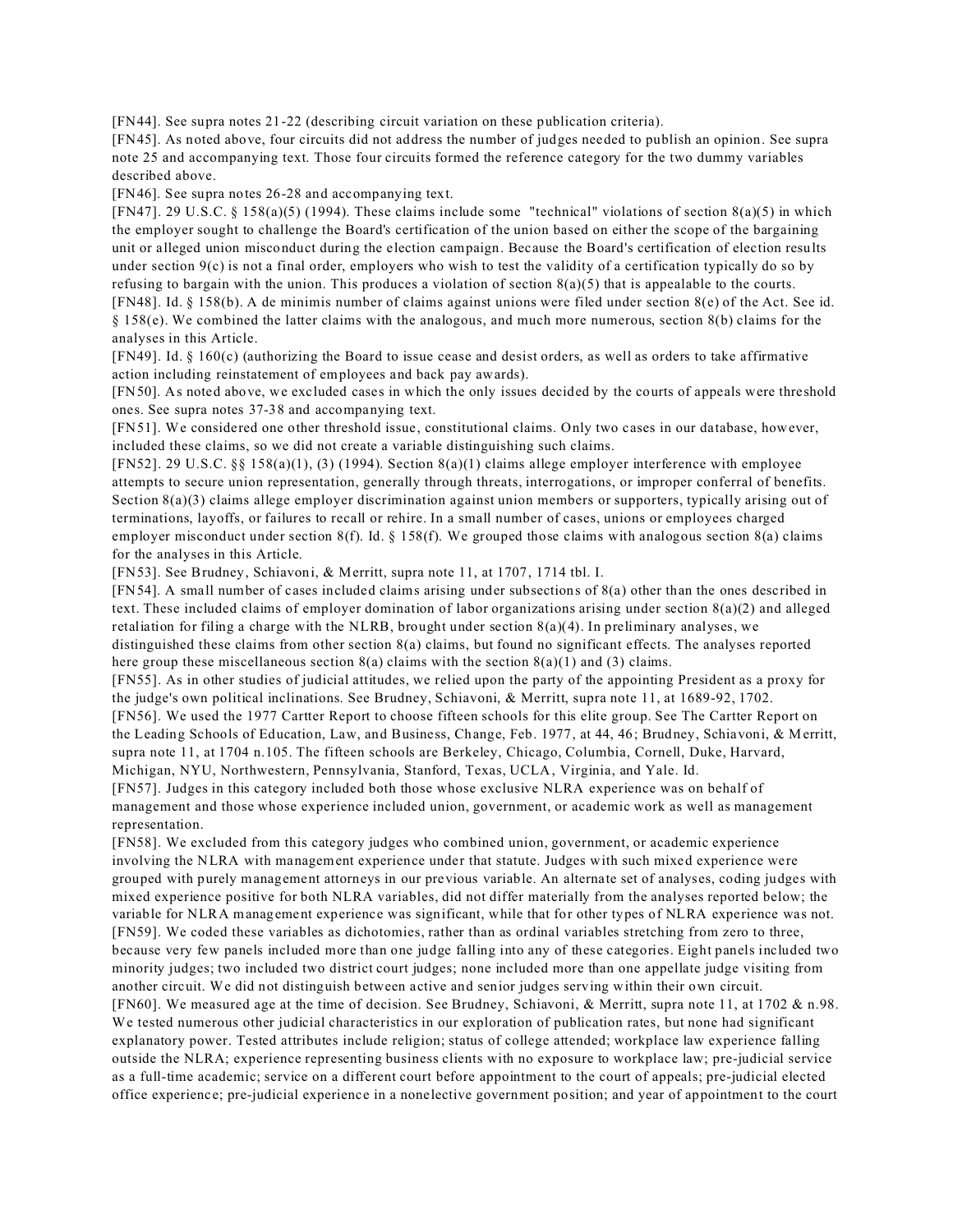of appeals. See id. at 1702-05 (discussing these tested variables).

[FN61]. The final column of Table I shows the percentage of all opinions published by each circuit between July 1, 1989, and September 30, 1993. We calculated these percentages by averaging the annual figures reported in Table S-3 of the 1990, 1991, 1992, and 1993 annual reports of the Director of the Administrative Office of the United States Courts. See Reports of the Proceedings of the Judicial Conference of the United States: 1993 Annual Report of the Director of the Administrative Office of the United States Courts tbl. S-3 (1994); Reports of the Proceedings of the Judicial Conference of the United States: 1992 Annual Report of the Director of the Administrative Office of the United States Courts tbl. S-3 (1993); Reports of the Proceedings of the Judicial Conference of the United States: 1991 Annual Report of the Director of the Administrative Office of the United States Courts tbl. S-3 (1992); Reports of the Proceedings of the Judicial Conference of the United States: 1990 Annual Report of the Director of the Administrative Office of the United States Courts tbl. S-3 (1991). Before 1990, the courts did not calculate percentages of published and unpublished opinions. Scholarly studies, however, suggest that the percentage of published ULP opinions exceeded the overall percentage of published opinions before 1990 as well. Songer, for example, found that the Fourth, Eleventh, and D.C. Circuits decided just 28.2% of their cases by published opinion in 1986, the year before our study began. Songer, supra note 6, at 311. Table I, in contrast, shows that those circuits decided 40.64%, 57.52%, and 62.24% of their ULP appeals with published opinions.

[FN62]. See Horton, supra note 5, at 1696. This phenomenon might be especially likely to occur under a mature statute like the NLRA; appellate cases may be less likely to break new ground after several generations of precedent from the Supreme Court.

[FN63]. For purposes of this table only, we divided circuits into "high volume" circuits (those that decided more than one hundred ULP cases during the seven years we studied) and "low volume" circuits (those deciding fewer than one hundred ULP cases during the same period). As can be seen from Table I, supra, virtually every circuit is either substantially below the one hundred mark or substantially above that level. Only the Second Circuit, which decided 104 cases, is close to our chosen demarcation point. In the multivariate analyses reported below, we use the actual number of ULP cases decided by each circuit, rather than this dichotomous variable.

[FN64]. We follow the common social science convention of designating results with a p-value of .05 or less as "significant." See David S. Moore, Statistics: Concepts and Controversies 416 (3d ed. 1991). See generally Hubert M. Blalock, Social Statistics (2d rev. ed. 1979). For convenience, we separately note results with a p-value of .01 or less. A result that is significant at the .05 level has no more than a 5% probability of occurring through random error in sampling or coding, while one that is significant at the .01 level has no more than a 1% probability of occurring through those random processes.

Throughout this Article, we also designate results with a p-value of .10 or less as "approaching significance." Those results have no more than a one-in- ten chance of stemming from random errors. Social scientists sometimes treat such results as identifying relationships that are suggestive or at least warrant further exploration. See Moore, supra, at 414-20; R. Mark Sirkin, Statistics for the Social Sciences 195-96 (1995). This is particularly true if the results form a consistent pattern with other results that approach or achieve significance. Based on findings in previous studies, we could have reported some of these results as "significant" (i.e., reaching the conventional .05 level) under one-tailed tests of significance. We adopted the conservative approach, however, of treating none of our hypotheses as directional.

The statistical tests in Table II compare the subcategories within each category (e.g., "high-volume circuit" and "low-volume circuit" for volume of ULP cases) using the Rao and Scott second-order correction for weighted data. See 4 Stata Reference Manual Release 6, at 82-83 (1999).

[FN65]. Regression analysis is increasingly common in legal scholarship. The technique allows scholars to examine the relationship between an independent variable (such as the number of ULP cases decided by a circuit) and an outcome (the likelihood that an opinion will be published), while controlling for all other variables in the equation. All of our regression analyses employ logistic regression because our dependent variable (publication) is dichotomous. For further discussion of regression equations, see John H. Aldrich & Forrest D. Nelson, Linear Probability, Logit, and Probit Models 9-35 (1984); Janet Buttolph Johnson & Richard A. Joslyn, Political Science Research Methods 389- 401 (3d ed. 1995); Sirkin, supra note 64, at 446-67 (1995). We used Stata Release 6.0 for all regression analyses in this Article. See 2 Stata Reference Manual Release 6, at 200-39 (1999).

[FN66]. Notably, the coefficient for circuits allowing a single judge to designate an opinion for publication was also positive, though not significant. The direction of these two coefficients, however, suggests that specifying the number of judges needed to authorize publication--as opposed to the particular number chosen--may be associated with higher publication rates.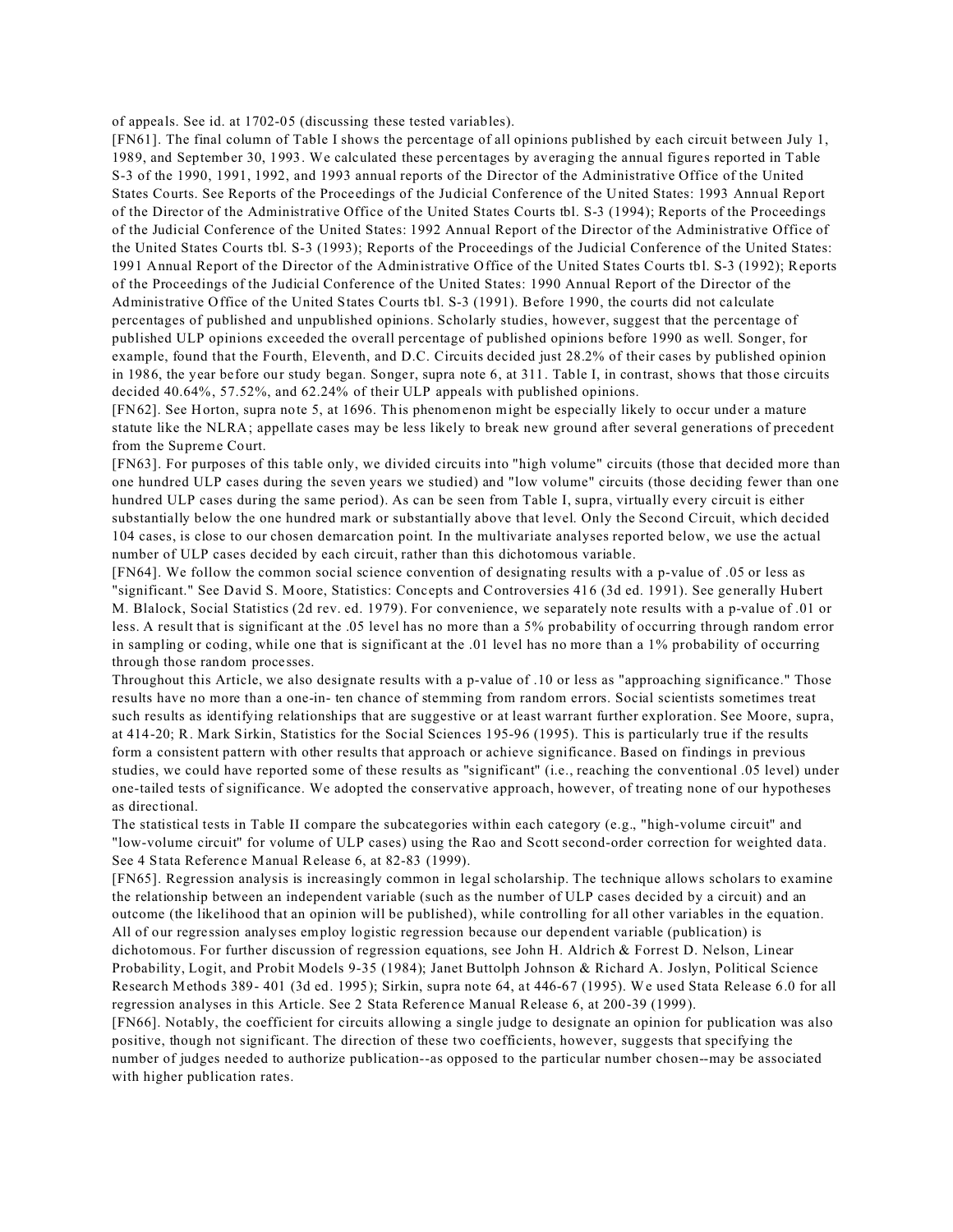[FN67]. Only 7.92% of the cases in our database included a concurrence or dissent. Similarly, in their database of 1978-79 appeals, Reynolds and Richman found that only 12.4% of published opinions, and 0.5% of unpublished ones, included separate opinions. Reynolds & Richman, Price of Reform, supra note 6, at 614. Encouraging publication of nonunanimous cases, therefore, affects a fairly low percentage of decisions.

[FN68]. In this substitute equation, we used the Sixth Circuit as the reference category for each of the other circuits. That circuit both decided the largest number of ULP cases and had a publication rate near the national mean. [FN69]. Unfortunately, due to collinearity, we could not include the variables from Table III and the circuit dummies in the same equation.

[FN70]. The Third Circuit is notorious for overall low publication rates. See Songer, supra note 6, at 308 (reporting that in 1984, the Third Circuit published only 20.8% of its dispositions); Gulati & McCauliff, supra note 4, 184-86 (discussing prevalence of judgment orders in Third Circuit).

 $[FN71]$ . The courts also appeared more likely to publish cases resolving section  $8(a)(5)$  claims, but this relationship merely approached significance. For explanation of these statutory sections, see supra notes 47- 54 and accompanying text. For further discussion of the concept of significance, see supra note 64. The significance tests reflected in Table V compare the subcategories within each category. For the first two categories (statutory issues and threshold issues), the subcategories were not mutually exclusive, so we used regression analysis (omitting one of the subcategories as a reference) to test for significance. See supra note 65 for further explanation of that technique. Subcategories in the remaining categories were mutually exclusive; we compared those categories using the statistical test described in note 64 supra.

[FN72]. Although this difference is notable, caution must be exercised in interpreting it--as well as any other findings related to the threshold issues. We excluded from the database cases resting exclusively on such issues; we analyze here only the relationship of these threshold issues to publication of cases that also resolved substantive or remedial ULP claims. To probe publication rates for jurisdictional or procedural issues fully, one would have to examine a representative sample of all cases adjudicating those claims. We include these variables in our analyses as controls for our investigation of ULP claims.

[FN73]. This result does not fit comfortably in Table V. Publication rates for each year were: 1986, 59.47%; 1987, 57.67%; 1988, 46.43%; 1989, 50.63%; 1990, 61.52%; 1991, 59.34%; 1992, 51.93%; 1993, 43.60%. Although these percentages fluctuated around the overall publication rate of 53.36%, the pattern was not significant.

[FN74]. When we limited the regression equation to the case characteristics added in Table VI, without including the circuit dummies, the equation explained 15.71% of the variance in publication decisions--more than all of the circuit variables combined.

[FN75]. Only 13.87% of the cases in our database reviewed a Board decision favoring an employer; the remaining 86.13% reviewed a decision that had favored the union. Because of this imbalance, a tendency to publish reversals also favors the publication of appellate decisions favoring employers. In a regression analysis using appellate pro-union outcome as the only independent variable, that variable showed a significant negative association with publication ( $p = .000$ ) and explained about 5.93% of the variance in publication. Adding a control for reversals, however, eliminated the significance of the coefficient for appellate outcome  $(p = .206)$  and jumped the equation's explanatory power to 9.47%.

[FN76]. Both of these tendencies appeared in bivariate analyses, see supra Table V, although only the former was significant there. Most cases (89.1%) adjudicating successor claims also resolved section 8(a)(5) bargaining disputes. The latter cases, as Table VI reports, were significantly more likely than those involving solely section  $8(a)(1)$  or (3) claims to be published. Within the category of section  $8(a)(5)$  bargaining claims, however, cases raising successor challenges were significantly less likely than others to be published ( $p = .004$ ). After controlling for the presence of a section  $8(a)(5)$  issue, therefore, the negative relationship between successor issues and publication remained.

[FN77]. Further investigation revealed that the Third Circuit was extraordinarily deferential to the NLRB; that circuit reversed only 7% of the ULP cases it heard, while other circuits reversed 24% of the cases coming before them (p = .0002). Once we controlled for reversals, the Third Circuit's publication rate did not differ significantly from that of the reference Sixth Circuit. The Third Circuit, however, remained unusual in its low publication rates. After controlling for several additional variables, this coefficient again achieved significance. See infra note 81. [FN78]. As noted above, we tested numerous other judicial characteristics in the equation, but none achieved significance. See supra note 60. We focus here on the aggregate characteristics of three-judge panels. In theory, it would be interesting to explore the relationship between publication decisions and the attributes of the judge authoring each published and unpublished opinion. Unfortunately, however, most unpublished dispositions do not reveal their author; among the unpublished dispositions in our database, only twenty-six of the 179 unweighted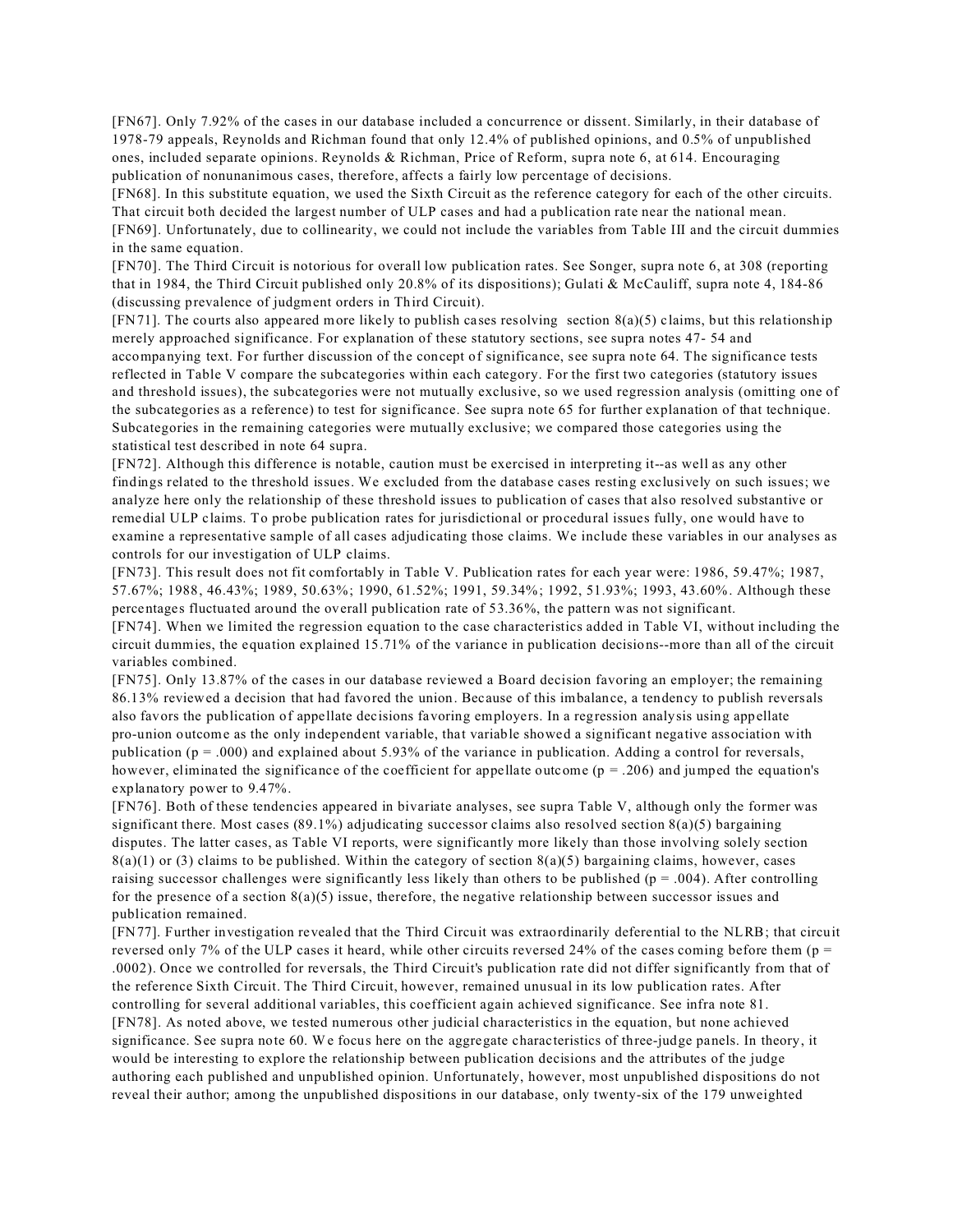decisions identified an individual author. See also 1999 Annual Report, supra note 1, at 49 tbl. S-3 (reporting that 3,951 unpublished opinions were signed in 1999, while 16,818 unpublished opinions were unsigned that year). The composite panel effects we explore here, moreover, would hold even if we were able to control for the identity of each opinion's author. Over time, each judge sits with every other judge from his or her circuit. In a large database like ours, influences of authoring judges are thus randomly distributed. Accordingly, we can explore the impact of composite panel characteristics without controlling for the identity of opinion authors.

It might also be worthwhile to explore any relationship between publication and attributes of the presiding judge on each panel. That judge can be deduced from each judge's year of appointment and active/senior status. We hope to pursue any such relationships in future research. Again, however, any effects attributable to the presiding judge on each panel would not undermine the composite panel effects we identify here; over time, each judge sits with a variety of presiding judges within the circuit.

[FN79]. This regression equation excludes three sampled affirmances, representing 10.31 cases, because we could not identify the judges sitting on those panels. With missing values for all of the panel characteristics on those cases, we excluded them from the analyses in Tables VII, VIII, and IX.

We are unaware of any other scholars who have attempted to study systematically the relationship between judicial characteristics and publication. Several scholars, however, have documented the fact that some individual judges publish significantly more opinions than their colleagues. See Gulati & McCauliff, supra note 4, at 198-201; Songer, supra note 6, at 312-13; Wald, supra note 2, at 1376.

[FN80]. A regression equation including only panel characteristics, without case characteristics and circuit dummies, contained no significant coefficients and was not itself significant  $(p = .2346)$ . The impact of these panel characteristics, therefore, is considerably more modest than that of case characteristics or circuit practices. Controlling for the latter variables, moreover, is necessary to illuminate the role of panel characteristics.

Nevertheless, as Table VII shows, three of these characteristics do play a significant role in predicting publication. [FN81]. Controlling for these panel characteristics also revealed a possible relationship between the year of decision and publication; the likelihood of publication appeared to decline during the seven years we studied, although that relationship merely approached significance. Controlling for panel characteristics also suggested that the Eleventh Circuit was more likely than the Sixth to publish opinions with similar characteristics. The negative coefficient for the Third Circuit also approached significance again in this equation.

[FN82]. See Brudney, Schiavoni, & Merritt, supra note 11, at 1756-59.

[FN83]. See, e.g., Gulati & McCauliff, supra note 4, at 192-93; Reynolds & Richman, Non-Precedential Precedent, supra note 6, at 1201. Scholars have also extensively debated the possibility of strategic behavior in judicial voting. See infra note 101 and accompanying text.

[FN84]. Even judges have noted the possibility of such strategic behavior. See, e.g., Philip Nichols, Jr., Selective Publication of Opinions: One Judge's View, 35 Am. U. L. Rev. 909, 925 (1986) ("If dissenting myself, I would never so insist (on publication): it would result in making the decision I objected to precedential instead of

nonprecedential, under Rule 18, and I would be 'bound' by it afterwards."); Wald, supra note 2, at 1374 ("I have even seen wily would-be dissenters go along with a result they do not like so long as it is not elevated to a precedent. We do occasionally sweep troublesome issues under the rug, although most will not stay put for long.").

[FN85]. Only a few cases included mixed results. We grouped those cases with pro-employer outcomes because the modal result in ULP cases favors unions. See supra note 42. We viewed any decision in favor of the employer, therefore, as a pro-employer outcome.

[FN86]. We also had to omit a few variables from each equation because those variables completely predicted publication in the subpopulation. For cases decided by the courts of appeals in favor of the union, all opinions including a concurrence and all cases deciding section 8(b) claims were published. For cases rejecting union claims, all cases decided by the First, Tenth, and Eleventh Circuits were published. We omitted both these variables and the cases reflecting their characteristics from our analysis of the relevant subpopulation. See 2 Stata Reference Manual Release 6, at 232-34 (1999).

To ease interpretation, Table VIII omits results for the circuit dummy variables. Except as noted in the previous paragraph, however, we included those dummies in our equations. Full results are on file with the authors.

[FN87]. See Brudney, Schiavoni, & Merritt, supra note 11, at 1737-41; id. at 1689-92 (collecting studies). [FN88]. Indeed, the coefficient in our equation for pro-union cases was negative, suggesting that any tendency

among Democrats was a counter-strategic one of publishing fewer pro-union results.

[FN89]. Brudney, Schiavoni, & Merritt, supra note 11, at 1719-20. As with our main regression analysis, we also created a variable counting the number of Democrats and women on each panel. This combined variable, like the separate ones reported in Table VIII, failed to achieve significance in the regression for either subpopulation.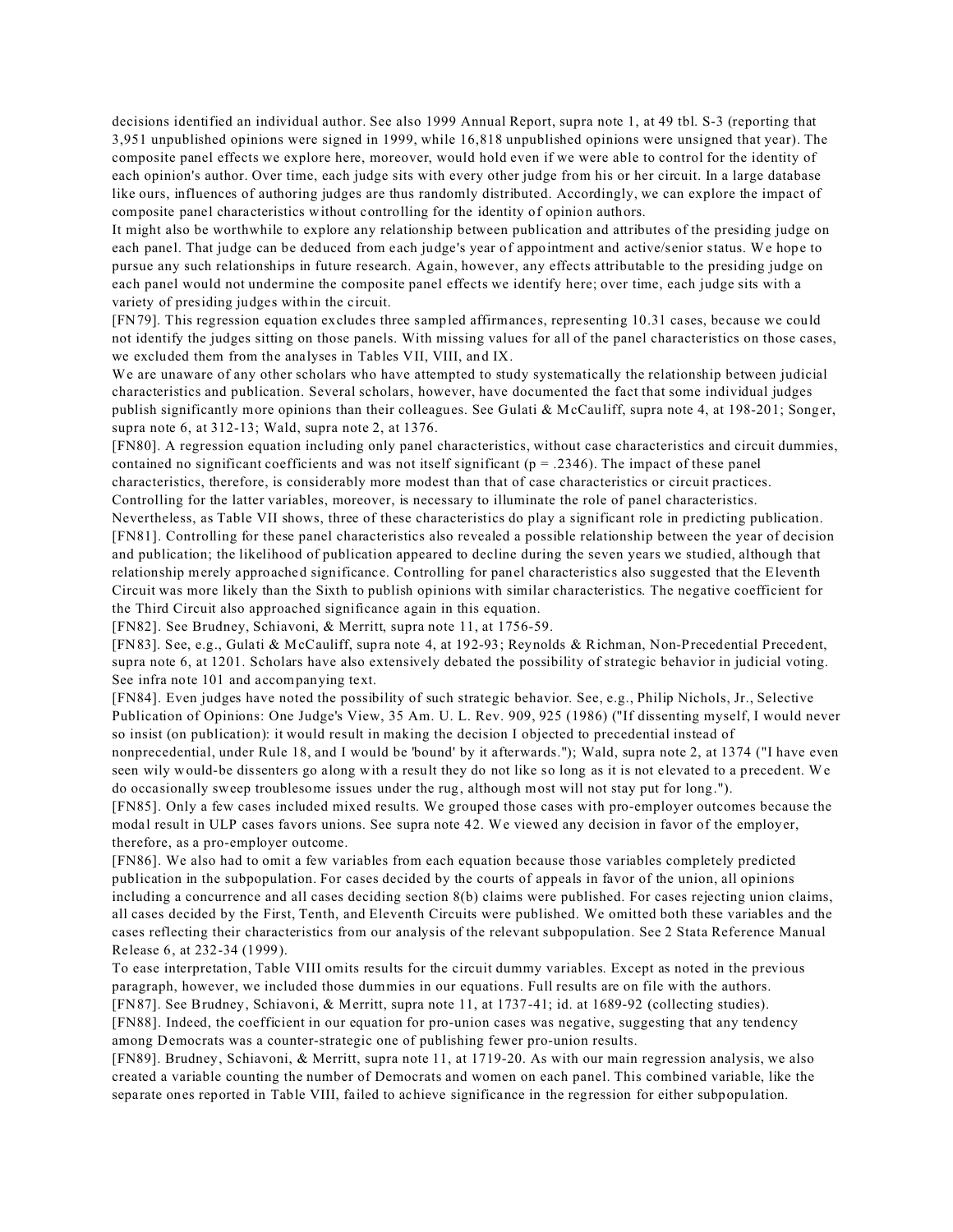Three other judicial characteristics displayed a significant association with outcomes in ULP cases but also failed to show any relationship with publication decisions. Graduates of selective colleges, as well as judges appointed more recently to the bench, reject union claims significantly more often than their colleagues, while judges with elected office experience accept those claims significantly more often. See Brudney, Schiavoni, & Merritt, supra note 11, at 1715-16 tbls. II & III. These three variables, however, never showed any significant association with publication decisions. Indeed, they displayed so little relation to publication that we eliminated them from the equations reported in this Article.

[FN90]. We recognize that the regression for cases rejecting union claims embraces a substantially smaller sample than the regression for cases favoring the union or the regression for all cases combined. Sample size affects significance calculations, so one cannot simply compare significance levels across analyses performed in different-sized samples. See, e.g., Perry R. Hinton, Statistics Explained: A Guide for Social Science Students 97-99 (1995) (explaining how an increase in sample size increases the significance of results); Ivy Lee & Minako Maykovich, Statistics: A Tool for Understanding Society 383 (1995) ("Without taking into account sample size, the same level of significance does not imply the same degree of association. Only when sample sizes are the same does a higher level of significance mean a stronger relationship."). This concern particularly affects interpretation of the coefficients for judges with NLRA management experience. See infra note 100 and accompanying text. The contrasting coefficients for elite law graduates and older judges, however, raise at least the possibility of strategic behavior.

[FN91]. See Brudney, Schiavoni, & Merritt, supra note 11, at 1715 tbl. II.

[FN92]. See id. at 1754 n.238.

[FN93]. See generally William N. Eskridge, Jr. & Philip P. Frickey, An Historical and Critical Introduction to The Legal Process, in Henry M. Hart, Jr. & Albert M. Sacks, The Legal Process: Basic Problems in the Making and Application of Law li, xc-xciii, c-ciii (1994) (reporting that the legal process movement, emphasizing a judicial duty to engage in "reasoned elaboration" of "principles," was led in the 1950s by Professors Hart, Sacks, and Fuller of Harvard Law School, as well as Professor Wechsler at Columbia Law School, and that most elite law schools either used Hart and Sacks' materials in their courses or developed their own materials based upon the Hart and Sacks model).

[FN94]. Judge Wald's observation about former academics on the bench, that they "may feel irresistibly driven to communicate their intellectual processes and products to the world," could apply as well to graduates of elite law schools. Wald, supra note 2, at 1372. It is noteworthy, however, that we found no significant association between experience as a full-time academic and publication decisions.

[FN95]. See supra note 42.

[FN96]. Nationwide, the courts published 85.04% of their reversals in ULP cases. See supra Table V. Except for the Fourth Circuit (which published just 57.69% of its ULP reversals), the Ninth (which published 70.59%), and the Sixth (which published 73.21%), all of the circuits published more than 85% of their ULP reversals. Indeed, the First, Second, Tenth, and Eleventh Circuits published 100% of those cases.

[FN97]. Courts published only 42.64% of affirmances favoring the union. In contrast, they published 57.97% of affirmances favoring the employer, 84.68% of reversals favoring the union, and 87.88% of reversals favoring the employer.

[FN98]. See Brudney, Schiavoni, & Merritt, supra note 11, at 1741-42. We believe this tendency to favor union legal positions stems from a special familiarity with the increasingly anomalous tenets of labor law doctrine, a familiarity that breeds respect for the Act's modestly protective stance toward group action in the workplace. See id. at 1742-50. [FN99]. As Table VIII shows, our primary regression embraced 1129 cases, while our regression for pro-union cases included 752. In contrast, the regression for cases rejecting union claims was limited to 332 cases. See also supra note 90 (discussing impact of sample size on significance levels).

[FN100]. Although some judges had experience working exclusively for unions, government, or academia on NLRA matters, and the coefficient for judges with that experience was not significant in our analyses, judges with non-management NLRA experience had significantly less NLRA experience overall than their colleagues with management experience. See Brudney, Schiavoni, & Merritt, supra note 11, at 1746 & n.213.

[FN101]. See generally Frank B. Cross & Emerson H. Tiller, Judicial Partisanship and Obedience to Legal Doctrine: Whistleblowing on the Federal Courts of Appeals, 107 Yale L.J. 2155 (1998) (hereinafter Cross & Tiller, Judicial Partisanship); Richard L. Revesz, Environmental Regulation, Ideology, and the D.C. Circuit, 83 Va. L. Rev. 1717 (1997); Richard L. Revesz, Ideology, Collegiality, and the D.C. Circuit: A Reply to Chief Judge Harry T. Edwards, 85 Va. L. Rev. 805 (1999); Emerson H. Tiller & Frank B. Cross, A Modest Proposal for Improving American Justice, 99 Colum. L. Rev. 215 (1999); Emerson H. Tiller & Frank B. Cross, A Modest Reply to Judge Wald, 99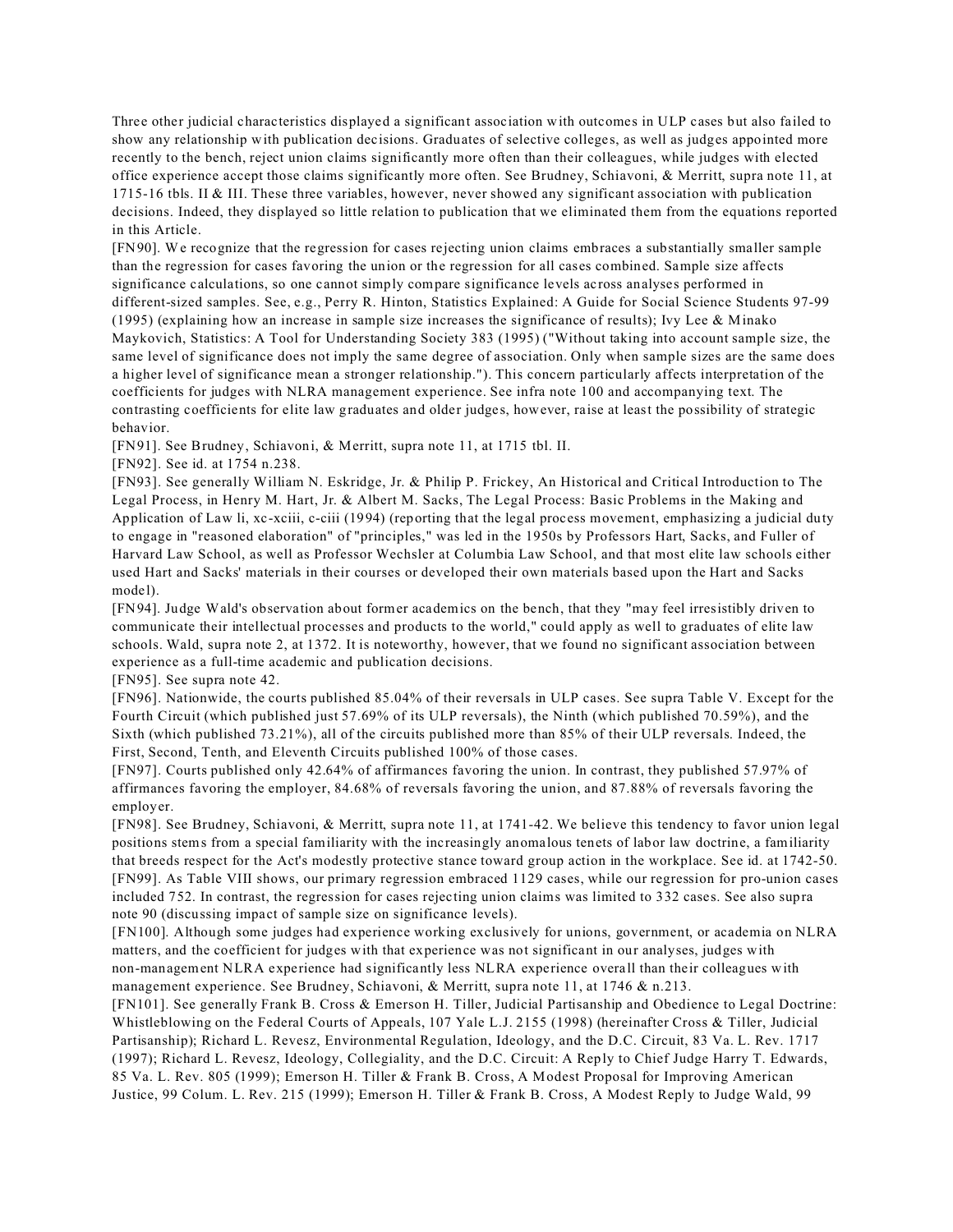Colum. L. Rev. 262 (1999). For responses by prominent jurists to these assertions, see Harry T. Edwards, Collegiality and Decision Making on the D.C. Circuit, 84 Va. L. Rev. 1335 (1998); Patricia M. Wald, A Response to Tiller and Cross, 99 Colum. L. Rev. 235 (1999).

[FN102]. Professors Cross and Tiller gave the word "whistleblower" prominence in describing the behavior of politically heterogeneous panels of judges. See Cross & Tiller, Judicial Partisanship, supra note 101, at 2159, 2175-76.

[FN103]. Although several panels in our database included two female judges, none included all female judges. Thus, we could not construct a variable reflecting all-female panels.

[FN104]. This variable was simply the opposite of the variable reflecting presence of a minority judge. Because so few panels included two minority judges, the minority variable used for the analyses in Tables VII and VIII distinguished panels with at least one minority judge from all other panels. There were no panels composed exclusively of minority judges, so we could not create a variable depicting that type of homogeneity.

[FN105]. Panels failing to meet this criterion were those including at least one district court judge or at least one judge visiting from another circuit. There were no panels composed exclusively of these "outsider" judges, so we could not create a variable representing that type of homogeneity.

[FN106]. Several panels included two former management attorneys, but none included three judges with NLRA management experience. Thus, we could not create a variable reflecting panels with homogeneous management experience.

[FN107]. Once again, there were no panels composed exclusively of judges with union, government, and/or academic NLRA experience, so we could not create a variable reflecting that type of homogeneity.

In addition to the two NLRA variables described above, we created two other variables reflecting panels with no type of NLRA experience (management, government, union, or academic) and panels composed exclusively of judges with some type of NLRA experience. These homogeneity variables, however, never achieved significance in our equations.

[FN108]. To create these variables, we first ascertained that the full range of average panel ages spanned more than thirty years, from 43 to 74.33 years. We defined panels falling within the first ten years of this range as "young" panels, while panels falling in the oldest ten years were "old" panels. It is possible that some of these panels were heterogeneous with respect to age. A panel falling near the top of our "young" age range, for example, might have included two very young judges and one more senior judge. Likewise, panels falling in the reference "mid-age" category could have been completely homogenous. Within the current constraints of our database, however, this proved the best way to approximate homogeneous age panels.

[FN109]. We obtained similar results when we introduced the homogeneity variables one at a time into the regression equation, substituting just one homogeneity variable for its counterpart in the regression equation reflected in Table VII, while keeping the other variables in that equation constant.

[FN110]. We also combined the variables for different types of NLRA experience, see supra note 107, and broke apart the variable distinguishing panels with no judges sitting by designation into one variable designating panels with a visiting judge from another circuit, and a second variable reflecting panels with a district judge sitting by designation. None of these attempts yielded a significant association with publication rates.

[FN111]. 1. The disagreement rate we found among unpublished opinions is somewhat similar to rates described by other scholars. Songer, for example, found that 5.9% of unpublished opinions in the Fourth Circuit during 1986 were reversals; 12.0% of those in the Eleventh Circuit were reversals; and 12.4% in the D.C. Circuit were reversals. Songer, supra note 6, at 311. Just 0.3% of the unpublished opinions in all three circuits included dissents. See id. [FN112]. See Brudney, Schiavoni, & Merritt, supra note 11, at 1715 tbl. II, 1737-59 (explaining results).

[FN113]. See Songer, supra note 6, at 310 ("(T)aking the formal criteria (for publication) at face value leads to the prediction that there will be no partisan or presidential appointment effects observable in the unpublished decisions of any of the circuits examined."). Songer used a similar technique to analyze unpublished opinions in his pathbreaking 1990 study, but he limited his investigation to bivariate analyses and did not attempt to correct for selection bias. See id. at 312-13.

[FN114]. See, e.g., Edwards, supra note 101, at 1343; Wald, supra note 101, at 246.

[FN115]. For a detailed discussion of this database, see Brudney, Schiavoni, & Merritt, supra note 11, at 1694-1708. [FN116]. For further discussion of selection bias and the problems it presents for social science analyses, see generally Richard A. Berk, An Introduction to Sample Selection Bias in Sociological Data, 48 Am. Soc. Rev. 386 (1983); Christopher Winship & Robert D. Mare, Models for Sample Selection Bias, 18 Ann. Rev. Soc. 327 (1992).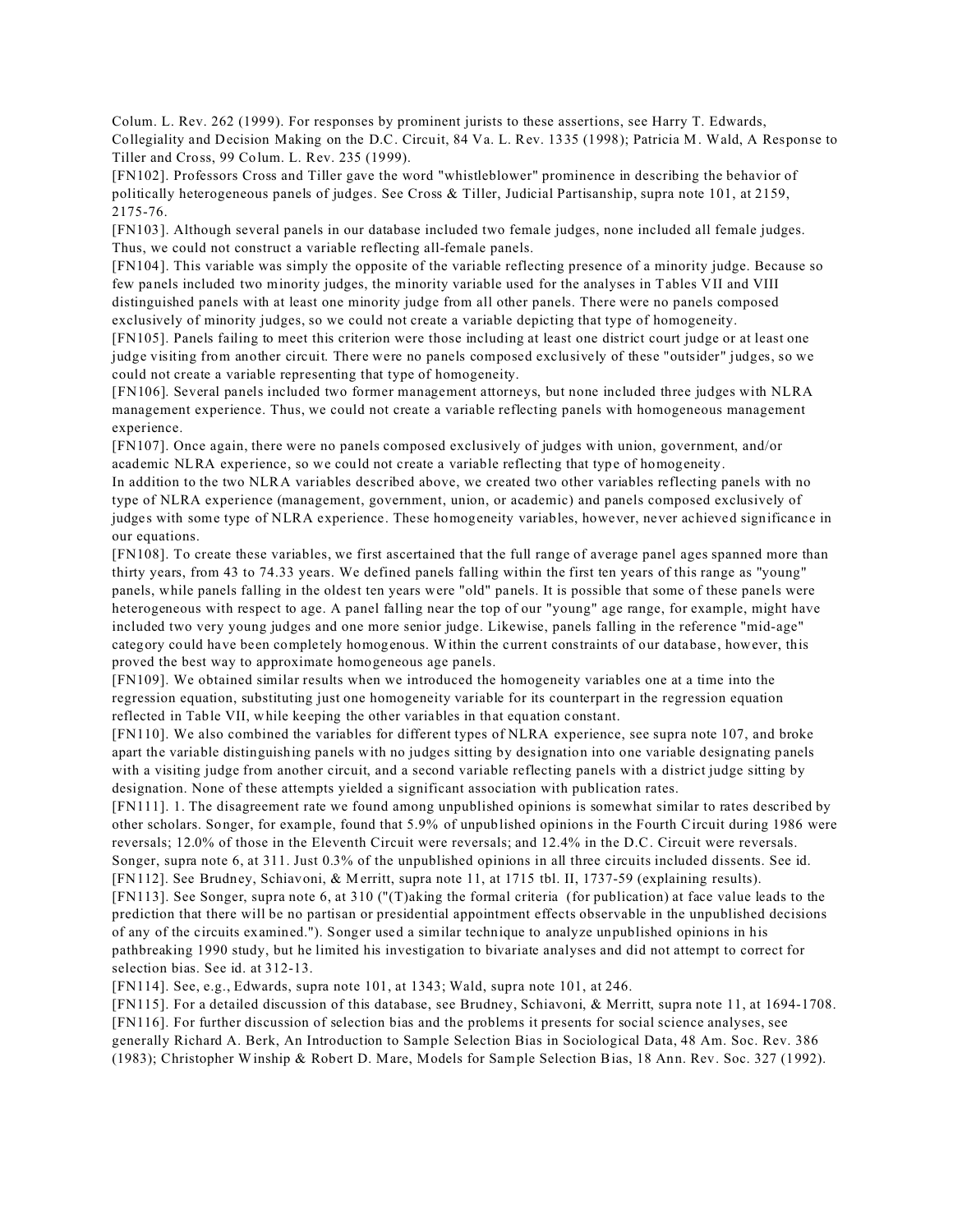[FN117]. We used the "heckprob" command within STATA Version 6. See 2 STATA Reference Manual Release 6, at 29-37 (1999).

[FN118]. In the selection equation, we used eight variables that were significant or approached significance in our direct analyses of publication (reversal, presence of a dissent, section 8(a)(5) issue, section 8(b) issue, year of decision, judge's age, judge's graduation from an elite law school, and judicial experience representing management in NLRA cases), as well as two variables (presence of a district court judge and presence of a concurrence) that came close to achieving significance and, we hypothesized, might have some previously undetected relationship to publication. After running the analysis, we added to the selection equation several variables that were significant in our primary prediction of judicial outcome (Democrat, year appointed, female, a female/Democrat interaction, Latino/Asian, prior elective office, nonelective office, prior judicial experience, and experience as a full-time academic). We added these variables to insure that effects reflected in the main equation did not stem from selection bias. Indeed, coefficients for several of these variables lost significance after we corrected for that bias. In our final equation, Rho (the sample selection statistic) was-.8283 ( $p = .000$ ), indicating the presence of significant selection bias. Variables that showed a significant association with nonpublication were reversal, dissent, or concurrence, the gender/Democrat interaction, nonelective office, judicial experience, 8(a)(5) issues, 8(b) issues, graduation from an elite law school, and NLRA management experience. This list differs somewhat from the variables we report as significant in Table VII, because it is based on an analysis of individual judicial votes on separate issues, rather than on analysis of cases. The latter analysis is more appropriate for isolating factors that predict publication, because cases are published in their entirety by panels, rather than by individual judges or individual issues. For the purpose of creating a selection equation, however, we had to analyze publication by judge and issue.

[FN119]. Songer likewise found a statistically significant relationship between political party and liberal outcomes in a database of unpublished opinions, although he relied exclusively upon bivariate analyses. See Songer, supra note 6, at 312. See generally Donald R. Songer, Consensual and Nonconsensual Decisions in Unanimous Opinions of the United States Courts of Appeals, 26 Am. J. Pol. Sci. 225 (1982) (identifying ideological differences in cases disposed of unanimously by courts of appeals).

[FN120]. The significance of our coefficient for Asian and Latino judges should be interpreted with caution, because very few of those judges appeared in our database. Brudney, Schiavoni, & Merritt, supra note 11, at 1703 n.103. [FN121]. See Brudney, Schiavoni, & Merritt, supra note 11, at 1715 tbl. II. We also found no such relationship when analyzing published judicial votes on their own. See id. at 1732 tbl.VII.

[FN122]. Anastasoff v. United States, 223 F.3d 898 (8th Cir. 2000); see also supra notes 8-9 and accompanying text (discussing Anastasoff).

[FN123]. See Brudney, Schiavoni, & Merritt, supra note 11, at 1726-27.

[FN124]. See supra note 20 and accompanying text.

[FN125]. Judges have expressed the belief that "it (is) probable that a like case would usually be published, or not published, similarly in all circuits." Nichols, supra note 5, at 922. The disparity in circuit publication rates, especially after controlling for factors like reversals and dissents, casts doubt on this assertion.

[FN126]. Cf. Gulati & McCauliff, supra note 4, at 191-92 (noting that intercircuit differences in the use of judgment orders can create differences in influence). Gulati and M cCauliff go so far as to argue that, given intercircuit differences in publication rates, "a President making a nomination to a Court of Appeals should realize that appointing someone to the Seventh Circuit, which has a high rate of publication, will have a significantly different impact than appointing the same person to the Third Circuit." Id. at 205.

[FN127]. See 29 U.S.C. § 160(f) (1994) (allowing persons aggrieved by a Board order to obtain review in the circuit where the unfair labor practice allegedly occurred, where the aggrieved person resides or transacts business, or in the D.C. Circuit); id. § 160(e) (allowing the Board to seek enforcement of its order in the circuit where an unfair labor practice occurred, or where the person that committed the ULP resides or transacts business).

[FN128]. Reynolds & Richman, Price of Reform, supra note 6, at 612 (discussing split opinions); see also id. at 618 (discussing reversals); Songer, supra note 6, at 309-10 ("(I)t should be expected that virtually all of the unpublished decisions will be unanimous affirmances of the case below. If the case involves . . . the straightforward application of clear and well settled precedent . . ., then the correct decision and the correct basis of decision should be obvious to any person who is well trained in the law.").

[FN129]. Reynolds & Richman, Price of Reform, supra note 6, at 612.

[FN130]. See id., at 618-19.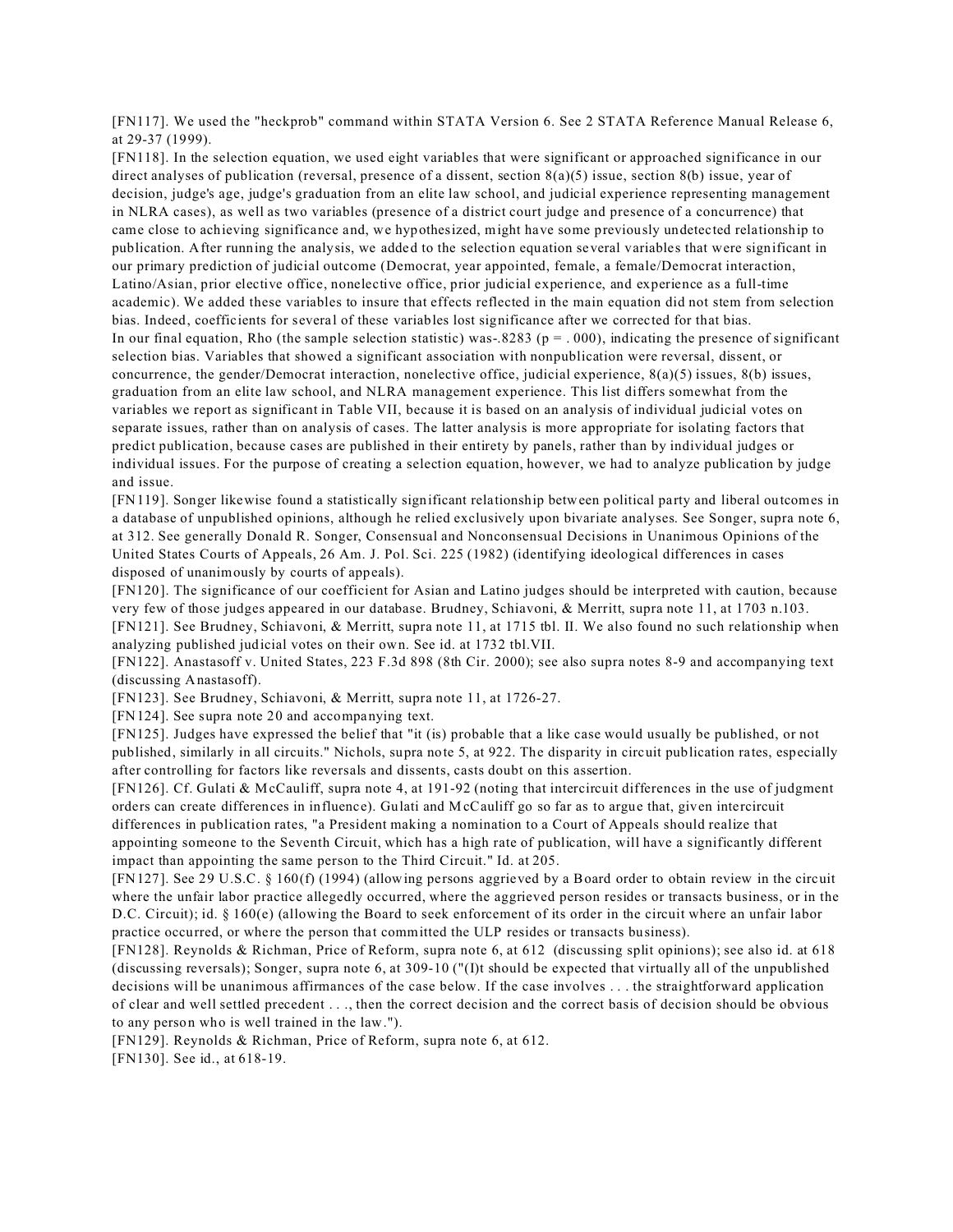[FN131]. See Anastasoff v. United States, 223 F.3d 898, 900, 905 (8th Cir. 2000). The relationship, of course, does not necessarily carry this causal direction. It is possible that the circuits currently allowing citation of unpublished opinions adopted those rules precisely because they maintained a high percentage of unpublished opinions. The high rate of unpublished opinions could derive from other factors, while the citation rule responded to and reinforced that situation.

We identified two other curious relationships between publication rates and circuit rules governing publication. Circuits that encouraged publication of opinions carrying dissents or concurrences published a smaller percentage of their opinions than did circuits lacking that formal encouragement in their rules. After we controlled for other factors, we also found that circuits explicitly requiring majority approval to publish an opinion published more decisions, on average, than did other circuits.

These relationships, again, do not mean that limited publication plans are malfunctioning--or even that the rules cause these fluctuations in publication rate. The rules may respond to publication practices already entrenched within each circuit. A circuit with low publication rates, for example, may adopt a rule encouraging publication of split opinions because of concern that too many of those decisions are unpublished. The relationships, however, provide further evidence that practices beyond formal rules affect publication rates. Regardless of whether any of these associations are causal or merely reinforcing, limited publication rules may well have unexpected effects. [FN132]. See supra note 100 and accompanying text.

[FN133]. Professors Gulati and McCauliff suggest an opposite scenario, that panels lacking expertise in a complex area--such as securities regulation-- might avoid deciding difficult issues of first impression by issuing a summary affirmance. See Gulati & McCauliff, supra note 4, at 176, 189-90. We found no evidence of this syndrome among ULP cases. On the contrary, as explained in text, less expert panels were more likely to publish than expert ones. In contrast to the relative scarcity of published ULP opinions joined by former management attorneys, panels of older judges and elite law graduates contribute a disproportionately high fraction of those opinions. That skew may not worry policymakers, but it signals yet again that limited publication has unintended consequences. [FN134]. See, e.g., Peter Siegelman & John J. Donohue III, Studying the Iceberg from Its Tip: A Comparison of Published and Unpublished Employment Discrimination Cases, 24 Law & Soc'y Rev. 1133, 1136-37, 1165-66 (1990); Songer, supra note 6, at 307.

[FN135]. See also Siegelman & Donohue, supra note 134, at 1145. Siegelman and Donohue quote Sir Arthur Eddington's wonderful words illuminating this subject: "(I)f you catch fish with a net having a 6-inch mesh, you are liable to formulate the hypothesis that all fish are more than 6 inches in length." Id. at 1145 n.30. If judicial attributes systematically affect the selection of cases for publication, then studying published cases will yield a biased view of those attributes and their relationship to outcomes.

[FN136]. See Brudney, Schiavoni, & Merritt, supra note 11, at 1733-35, 1751- 52.

[FN137]. See id. at 1754 n.238. This occurs because the older judge's tendency to reject union claims, apparent in an analysis of all published and unpublished decisions, is masked by the older judge's tendency to publish more routine pro-union affirmances.

[FN138]. 5th Cir. R. 47.5.1 (1993).

[FN139]. Donald Songer captured the view of most policymakers when he declared in 1990 that "(t)here is little controversy over the abstract notion that cases with no precedential value, no significance for public policy, and in which the existence of clear precedents give judges no discretion in decisionmaking should not be published." Songer, supra note 6, at 309. Songer and others seem not to have contemplated the possibility that even "clear precedents" might give judges some discretion in applying those principles.

[FN140]. See Brudney, Schiavoni, & Merritt, supra note 11, at 1715 (Table II); see also id. at 1732 (Table VII) (reporting no significance for year of decision with regard to ULP issues among published cases). [FN141]. See supra text following note 61.

[FN142]. See Anastasoff v. United States, 223 F.3d 898, 900, 905 (8th Cir. 2000); see also supra notes 8-9 and accompanying text (discussing Anastasoff).

[FN143]. See, e.g., Tony Mauro, Stealth Decisions Under Fire, Legal Times, Sept. 4, 2000, at 1 ("(T)he decision was the talk of the appellate world within hours. The next day, it dominated hallway discussions at the 9th Circuit Judicial Conference in Idaho. Academics traded around the decision--and reactions to it--in online chats for days."); see id. at 6 ("En banc treatment or a grant of cert (by the Supreme Court) seem fairly likely, especially in light of the enormous practical consequences of what Arnold has done.") (quoting Harvard Law School Professor Laurence Tribe). As of November 21, 2000, when this Article went to press, a petition for rehearing en banc was pending before the Eighth Circuit but had not yet been resolved.